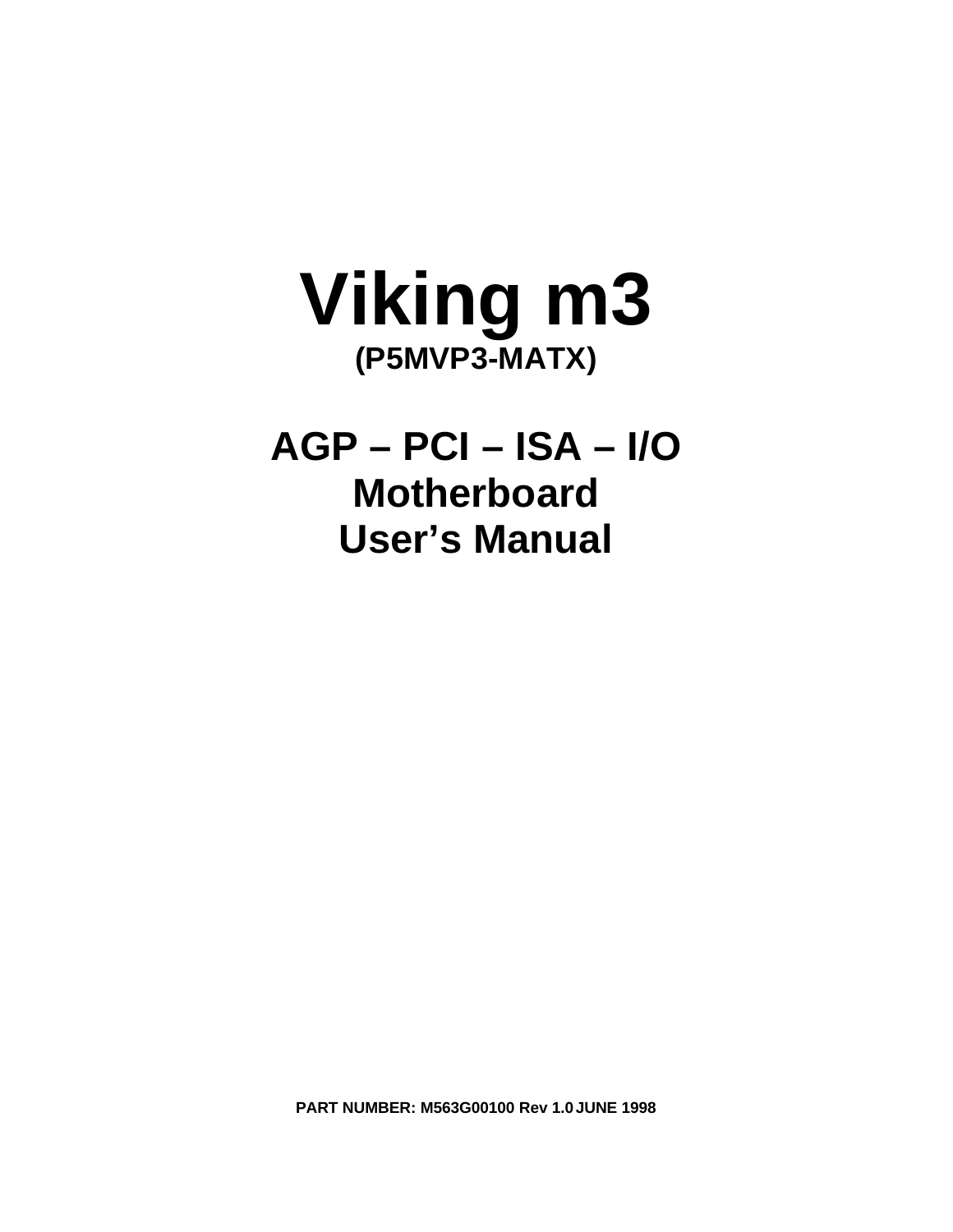# **TABLE OF CONTENTS**

| 1. |     | <b>SPECIFICATIONS</b>                    | 2              |
|----|-----|------------------------------------------|----------------|
| 2. |     | <b>INSTALLATION GUIDE</b>                | 3              |
|    | 2.1 | <b>Jumper Description</b>                | 3              |
|    |     | 2.2 Processor Installation               | 4              |
|    |     | 2.3 DIMM Memory Installation             | $\overline{4}$ |
|    |     | 2.4 Mounting the Motherboard in the Case |                |
|    |     | and Connecting the Cables                | 4              |
| 3. |     | <b>JUMPER SETTINGS</b>                   | 6              |
|    | 3.1 | <b>CPU Voltage Settings</b>              | 6              |
|    |     | 3.2 CPU Jumper Settings                  | 6              |
|    |     | 3.3 SDRAM Clock Settings                 | $\overline{7}$ |
|    |     | 3.4 Special Function Jumpers             | $\overline{7}$ |
|    |     | 3.5 ATX Form Factor Layout               | 8              |
|    | 3.6 | <b>Multifunction Connector</b>           | 8              |
|    |     | 3.7 Memory Size                          | 8              |
|    | 3.8 | Jumper Layout Chart                      | 9              |
| 4. |     | <b>AWARD BIOS SETUP</b>                  | 10             |
|    |     | 4.1 Entering Setup                       | 10             |
|    |     | 4.2 Main Menu                            | 10             |
|    |     | 4.3 Standard CMOS Setup                  | 11             |
|    |     | 4.4 BIOS Features Setup                  | 14             |
|    | 4.5 | <b>Chipset Features Setup</b>            | 16             |
|    |     | 4.6 Power Management Setup               | 17             |
|    |     | 4.7 PnP/ PCI Configuration Setup         | 19             |
|    | 4.8 | <b>Load BIOS Defaults</b>                | 20             |
|    | 4.9 | <b>Load Setup Defaults</b>               | 20             |
|    |     | 4.10 Integrated Peripherals              | 21             |
|    |     | 4.11 Supervisor and User Password        | 22             |
|    |     | 4.12 IDE Hard Drive Auto Detection       | 23             |
|    |     | 4.13 Save and Exit Setup                 | 23             |
|    |     | 4.14 Exit Without Saving                 | 23             |
|    |     |                                          |                |

## **5. Troubleshooting** 24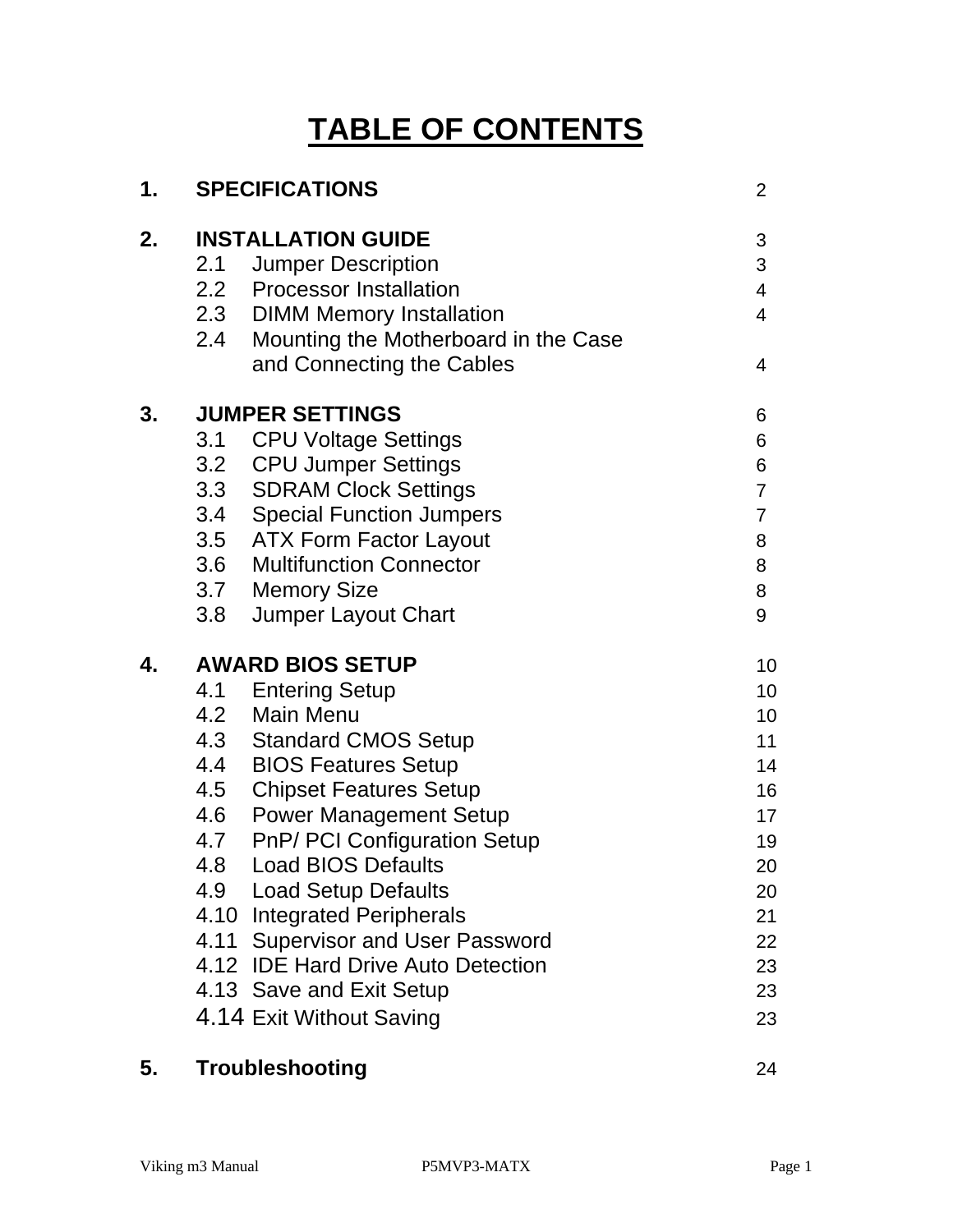# *SPECIFICATIONS*

# 1. P5MVP3-MATX Specifications

| <b>CPU</b>    | <b>CPU Support</b>    | Intel Pentium /P54C/P54CS/P55C(MMX)                                 |
|---------------|-----------------------|---------------------------------------------------------------------|
|               |                       | Cyrix 6x86/6x86L/6x86MX/M II                                        |
|               |                       | AMD K5/K6/K6-2                                                      |
|               | <b>CPU Speed</b>      | P54C:90/100/120/133/150/166/200MHz;                                 |
|               |                       | P55C:166/200/233/266/300MHz;                                        |
|               | <b>System Speed</b>   | 60/66/75/83/100MHz                                                  |
| <b>BIOS</b>   | <b>BIOS</b>           | 1MB BIOS; PnP Compliant                                             |
|               | <b>BIOS ROM</b>       | <b>Flash Memory</b>                                                 |
| <b>CACHE</b>  | Internal(L1)          | <b>Write Back</b>                                                   |
|               | External(L2)          | Pipe-line Burst Write Back SRAM(512K/1MB)                           |
| <b>MEMORY</b> | <b>DRAM Size</b>      | From 8MB up to 512MB                                                |
|               | <b>DRAM Module</b>    | DIMM x 2 of 168 Pin for Sync. DRAM(3.3V Non-                        |
|               |                       | Buffer or 3.3V EDO)<br>SIMM x 2 for 1 Bank of 72 Pin (5V EDO / FP)  |
|               |                       | Data Path 64 Bit Wide                                               |
| On Board I/O  | <b>I/O Function</b>   | Local Bus Enhanced Dual-Channel IDE                                 |
|               |                       |                                                                     |
|               |                       | Bus Master PCI IDE / Mode 4 Support,<br>Ultra DMA-33 Mode Supports. |
|               |                       | <b>ECP/EPP Parallel Port</b>                                        |
|               |                       | 2 Serial Port                                                       |
|               |                       | IR Function (Optional)                                              |
|               |                       | FDD Support                                                         |
| <b>GREEN</b>  | <b>SYSTEM</b>         | SMM Control, ACPI                                                   |
|               | <b>VGA</b>            | <b>Control of DPMS</b>                                              |
| <b>SLOT</b>   | <b>Expansion Slot</b> | 16 Bit ISA x 1                                                      |
|               |                       | 32 Bit PCI x 3 (4 Master Support)                                   |
|               | <b>AGP</b>            | $\overline{1}$ AGP                                                  |
|               | <b>Memory</b>         | $DIMM \times 2 &$ SIMM $\times 2$                                   |
| <b>USB</b>    |                       | <b>Two USB Ports</b>                                                |
|               |                       |                                                                     |
| <b>Mouse</b>  |                       | PS/2 Mouse                                                          |
| Keyboard      | <b>Keyboard CNN</b>   | PS/2 Keyboard                                                       |
| <b>Others</b> | <b>Main Chipset</b>   | VIA MVP3 Chipset                                                    |
|               | <b>I/O Chipset</b>    | <b>SMC669</b>                                                       |
|               | <b>PCB Size</b>       | 244mm x 210mm x 1.6mm, 4 layers                                     |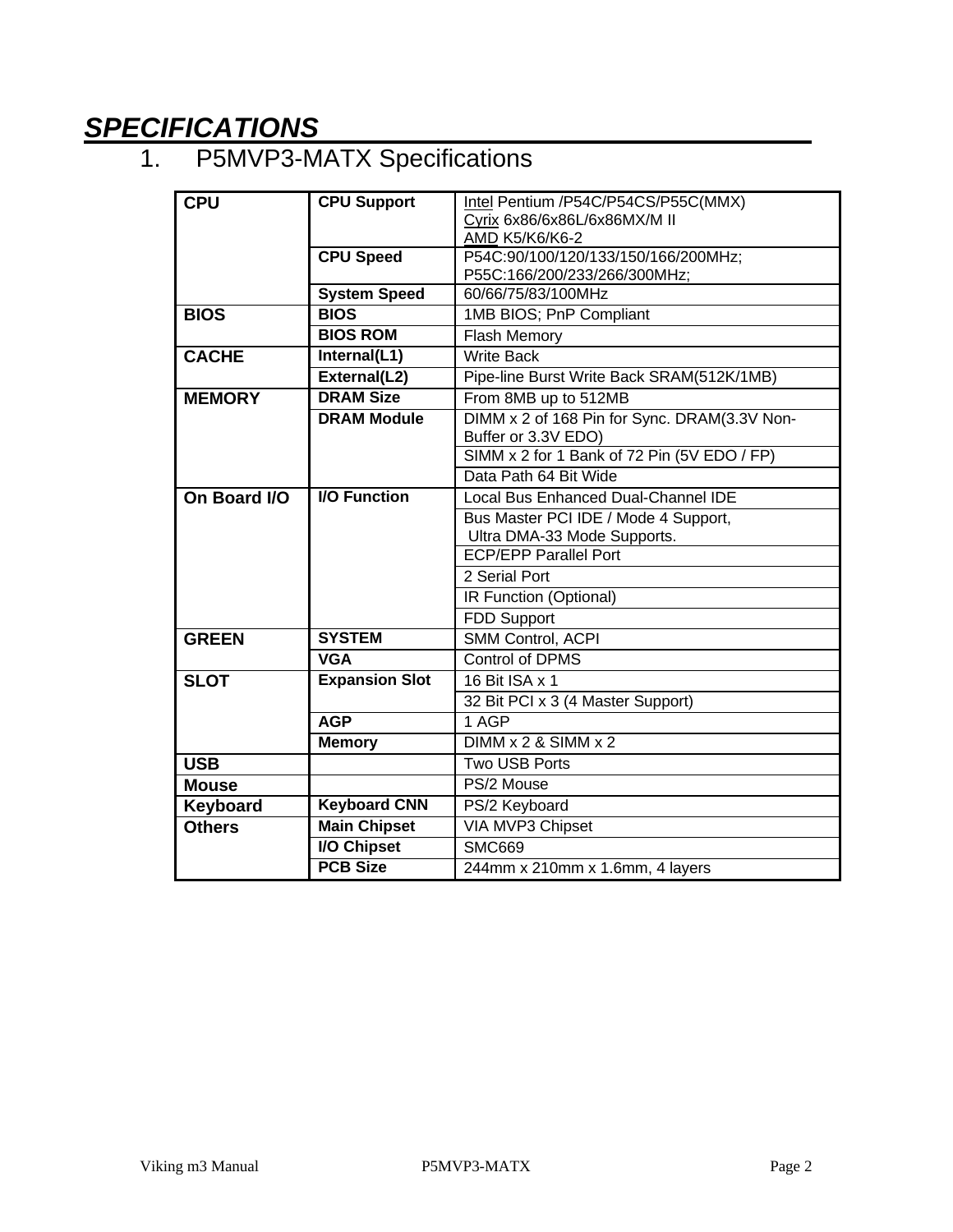# 2. Installation Guide

Please follow these steps for proper installation of your high quality EFA motherboard into your system:

- A. Set the jumpers on the motherboard of the type of CPU you will be installing.
- B. Install the Central Processing Unit (CPU or processor).
- C. Install the DIMM (Dual Inline Memory Modules).
- D. Mount the motherboard in the case.
- E. Connect all cables and wires to the motherboard.
- F. Install the expansion cards.

*Warning***: The motherboard and other components contain many IC (Integrated Circuit) chips. To protect them against damage from static electricity, please pay attention to the following precautions whenever you are working with computer components:**

- 1. Unplug the power connector whenever you are working on the interior of the computer.
- 2. Hold the motherboard, peripherals, and components by the edges and try not to touch the IC chips, leads and circuitry.
- 3. If possible, use a grounded wrist strap when handling the components and place them on a grounded anti-static pad or anti-static bag when they are pulled from the computer.

## 2.1 Jumper Description

Many hardware settings are made through the use of jumper caps connecting the jumper pins (see the following figures). There are various jumper pins on the motherboard such as two, three six and eight pin jumpers.



Please refer to the "Table of Jumper Settings" in the manual. For jumper examples, see below:



*Note: Pin # 1 and the last pin for all the jumpers are silk-screened on the motherboard.*

You should now set the jumpers for the voltage, clock ratio, system clock and CPU type. Please refer to the Jumper Settings section of this manual.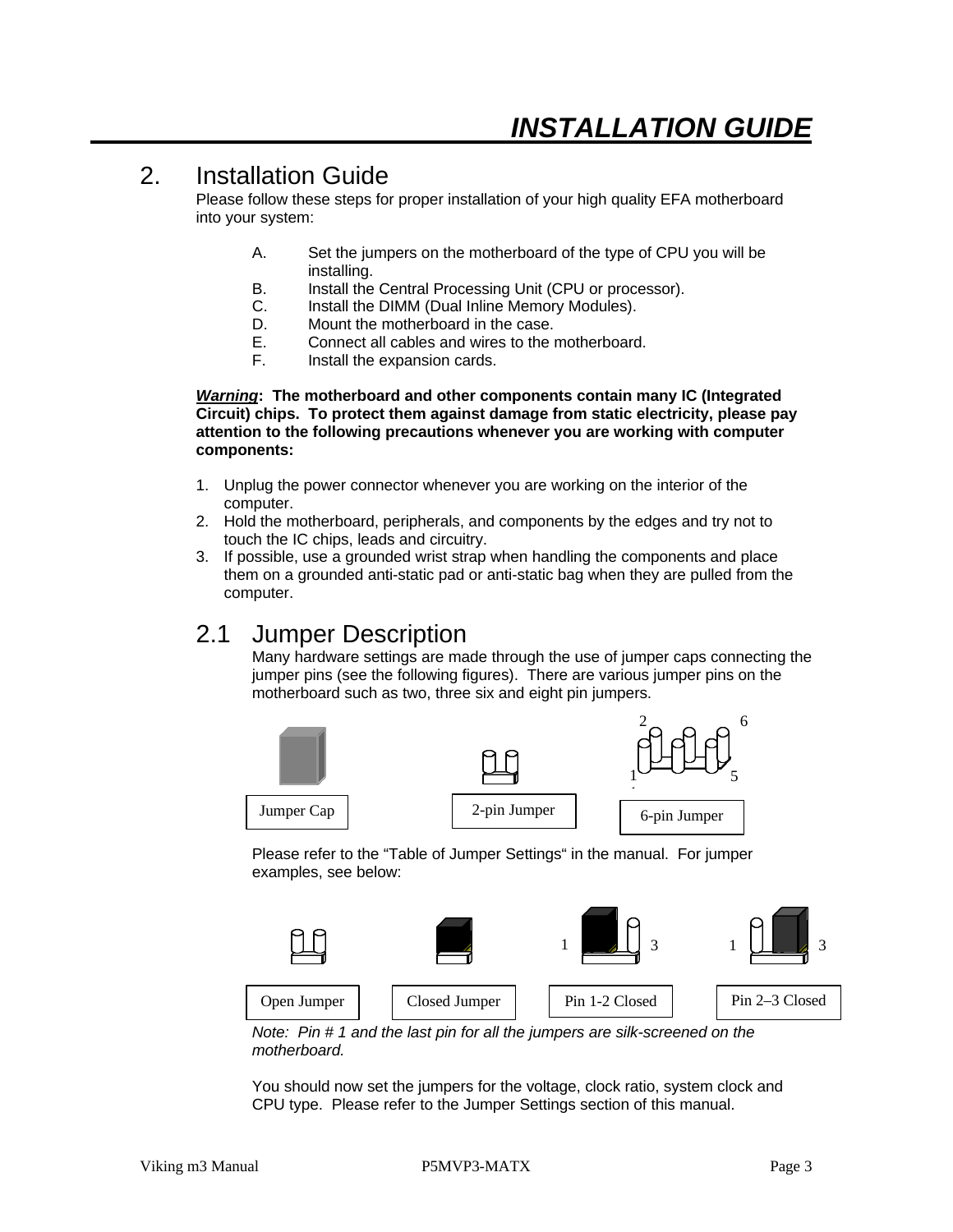# *INSTALLATION GUIDE*

### 2.2 Processor Installation

Before putting the CPU into the CPU ZIF socket, lift up the locking bar on the side of the socket, making sure that Pin 1 of the CPU (the corner with the notch) is facing towards the notch on the CPU socket. Press the CPU firmly into the socket making sure that it is firmly seated. Continue to push down on the CPU while lowering the locking bar to lock the CPU in place.

**It is always necessary to use a reliable CPU cooling fan with a heat sink. Most fans will snap onto the ZIF socket.**

### 2.3 DIMM Memory Installation

To install a DIMM module, simply line the notches of the module up with the notches in the DIMM socket on the motherboard and push the module into the socket and lock the plastic clips on the ends of the socket. DIMM memory can be added one at a time.

### 2.4 Mounting the Motherboard in the Case and Connecting the Cables

#### **Mounting the Motherboard**

Line up the keyboard connector on the motherboard with the keyboard hole on the case. This should also help you in lining up the mounting holes on the motherboard. Then use screws to mount the motherboard into the case.

#### *Note: It is important that the motherboard is secure and does not touch the bare metal of the case. This could cause the motherboard to short.*

#### **Power Cable (ATX Power Supply)**

Line up the clip on the power cable's connector with the notch on the ATX jack on the motherboard and insert the cable in the jack.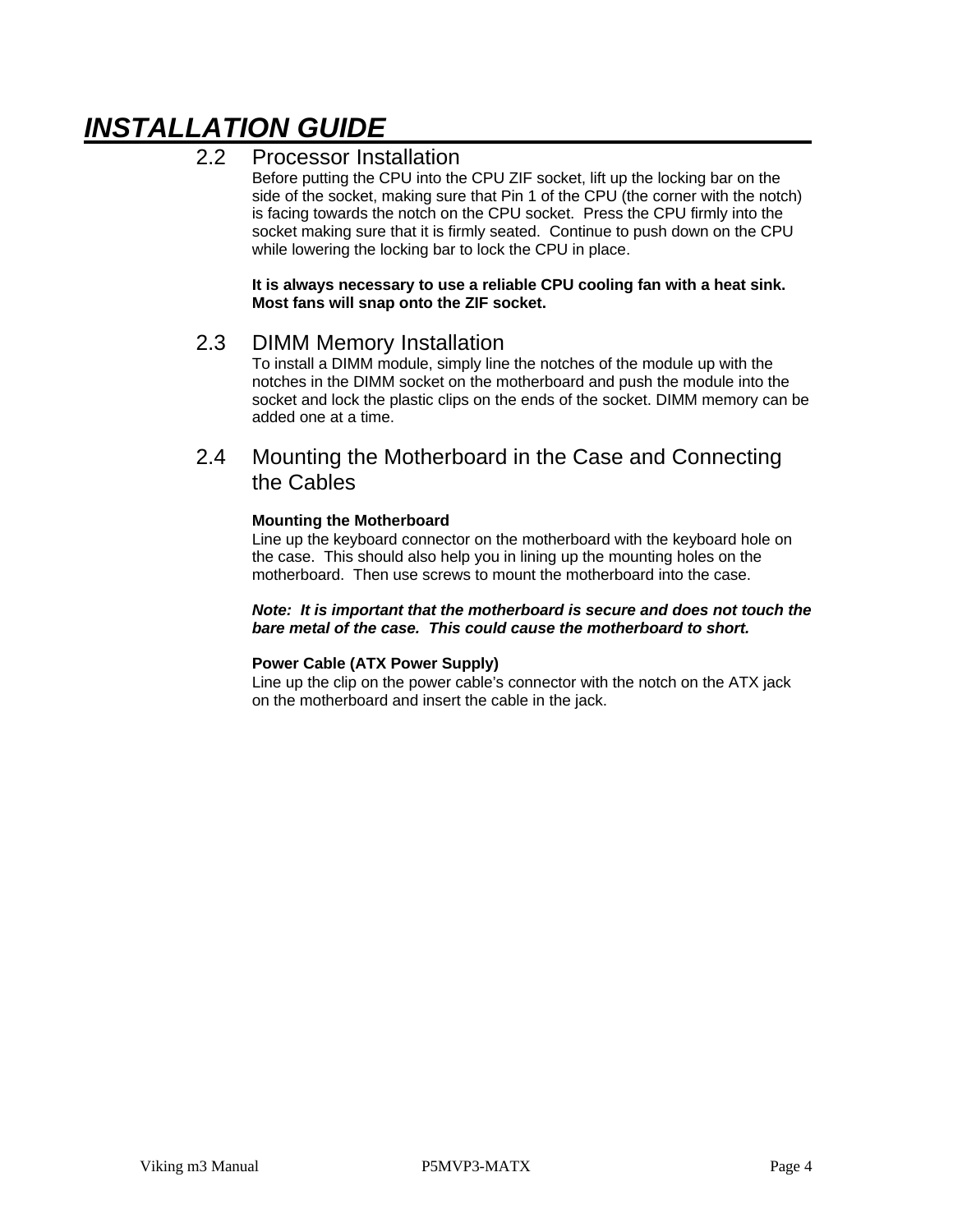# *INSTALLATION GUIDE*

#### **Floppy Drive Interface (34-pin block)**

Connect the floppy ribbon cable's single connection end to the motherboard and then connect the two plugs on the other end of the cable to the floppy drive(s). To identify which way to install the cable, make sure that the red stripe on the cable is connected to pin 1 on the floppy drive and pin 1 on the floppy interface on the motherboard. Pin 1 on the floppy drive is located closest to the power pins on the floppy drive.



#### **Primary / Secondary IDE Interface (two 40-pin blocks)**

Connect the IDE ribbon cable's single connection end to the motherboard and then connect the two plugs at the other end of the cable to the hard drive(s) and/or CD-ROM drive(s). If you have more than one hard drive, you can connect them in a "daisychained" manner (one as a "master" drive and one as a "slave" drive on the primary or secondary IDE channel).

*Note: Make sure the master and slave jumpers on the hard drive or other IDE device is set correctly. You may need to refer to your hard drive or other IDE device's documentation to identify the correct jumper settings.*

Pin 1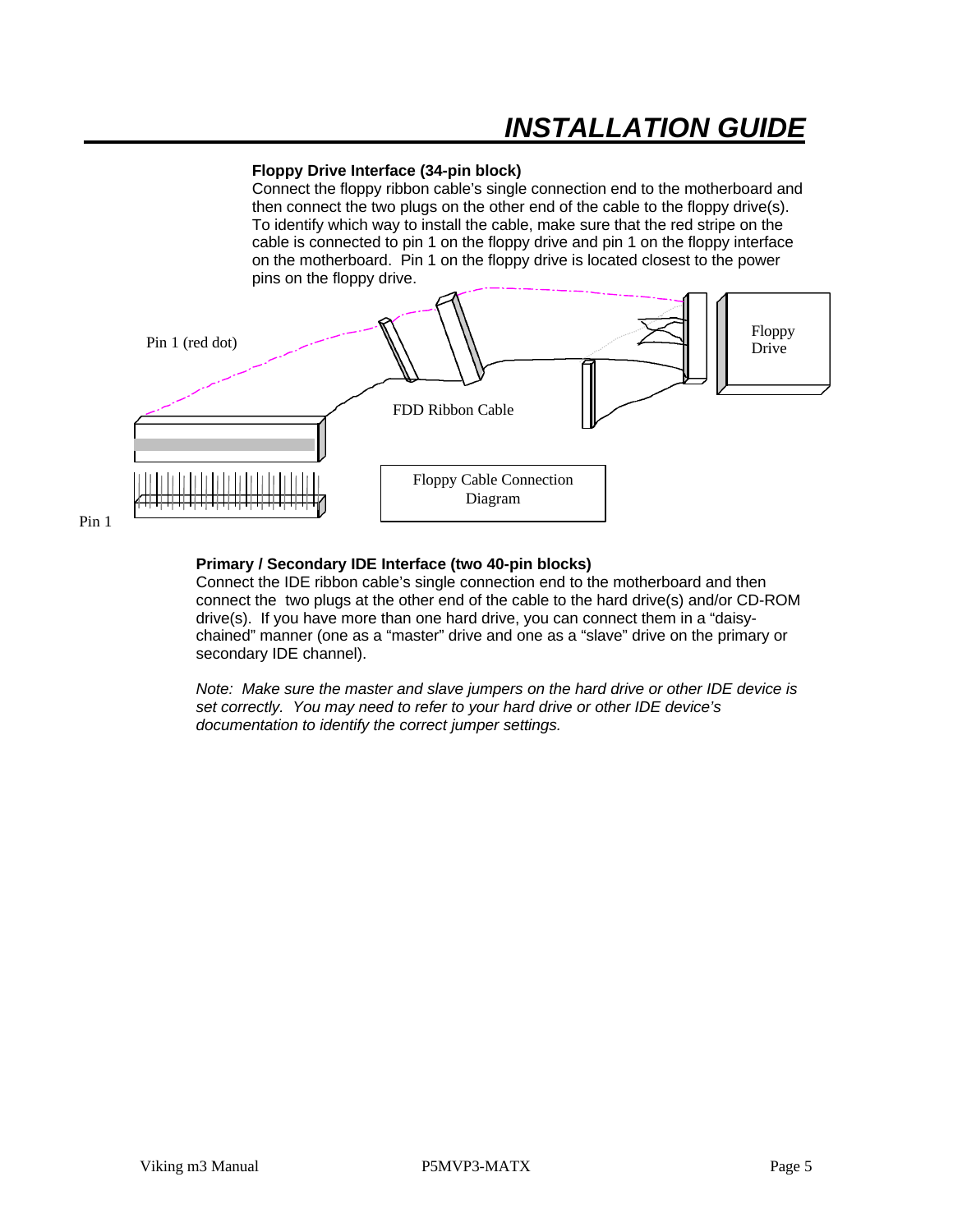# *JUMPER SETTINGS*

3. Jumper Settings

## 3.1 CPU Voltage Settings

| ັ                        | ັ          |     |     |            |
|--------------------------|------------|-----|-----|------------|
| <b>CPU VOLTAGE (JP1)</b> | А          | в   | C   | D          |
| 2.2V                     | <b>OFF</b> | ON  | OFF | <b>OFF</b> |
| 2.8V                     | OFF        | OFF | OFF | ON         |
| 2.9V                     | ON         | OFF | OFF | ON         |
| 3.2V                     | OFF        | OFF | ON  | ON         |
| 3.3V                     | ON         | OFF | ON  | ON         |
| 3.52V                    | ΟN         | ΟN  | ΟN  | ΟN         |

## 3.2 CPU Jumper Settings

| <b>INTEL</b>  | S.C   | JP2     | ັ<br>JP3 | JP4     | JP <sub>5</sub> | C.R | JP<br>6 | JP      | JP<br>8 |
|---------------|-------|---------|----------|---------|-----------------|-----|---------|---------|---------|
| 90MHz         | 60MHz |         |          |         |                 | 1.5 | $1 - 2$ | $1 - 2$ | $1 - 2$ |
|               |       |         |          |         |                 |     |         |         |         |
| <b>120MHz</b> | 60MHz | $2 - 3$ | $1 - 2$  | $1 - 2$ | $2 - 3$         | 2   | $1 - 2$ | $2 - 3$ | $1 - 2$ |
| 150MHz        | 60MHz |         |          |         |                 | 2.5 | $1 - 2$ | $2 - 3$ | $2 - 3$ |
| 100MHz        | 66MHz |         |          |         |                 | 1.5 | $1 - 2$ | $1 - 2$ | $1 - 2$ |
| <b>133MHz</b> | 66MHz |         |          |         |                 | 2   | $1 - 2$ | $2 - 3$ | $1 - 2$ |
| <b>166MHz</b> | 66MHz | $2 - 3$ | $1 - 2$  | $1 - 2$ | $1 - 2$         | 2.5 | $1 - 2$ | $2 - 3$ | $2 - 3$ |
| <b>200MHz</b> | 66MHz |         |          |         |                 | 3   | $1 - 2$ | $1 - 2$ | $2 - 3$ |
| <b>233MHz</b> | 66MHz |         |          |         |                 | 3.5 | $1 - 2$ | $1 - 2$ | $1 - 2$ |

| Cyrix                  | JP2     | JP3     | JP4     | JP5     | JP6     | JP7     | JP8     |
|------------------------|---------|---------|---------|---------|---------|---------|---------|
| 6x86-P150 <sup>+</sup> | $2 - 3$ | $1 - 2$ | $1 - 2$ | $2 - 3$ | $1 - 2$ | $2 - 3$ | $1 - 2$ |
| 60MHz Bus 2x           |         |         |         |         |         |         |         |
| 6x86MX-PR166           | $2 - 3$ | $1 - 2$ | $1 - 2$ | $2 - 3$ | $1 - 2$ | $2 - 3$ | $2 - 3$ |
| 60MHz Bus 2.5x         |         |         |         |         |         |         |         |
| 6x86/6x86L-            | $2 - 3$ | $1 - 2$ | $1 - 2$ | $1 - 2$ | $1 - 2$ | $2 - 3$ | $1 - 2$ |
| P166 <sup>+</sup>      |         |         |         |         |         |         |         |
| 66MHz Bus 2x           |         |         |         |         |         |         |         |
| 6x86MX-PR166           | $2 - 3$ | $1 - 2$ | $1 - 2$ | $1 - 2$ | $1 - 2$ | $2 - 3$ | $1 - 2$ |
| 66MHz Bus 2x           |         |         |         |         |         |         |         |
| 6x86MX-PR200           | $2 - 3$ | $1 - 2$ | $1 - 2$ | $1 - 2$ | $1 - 2$ | $2 - 3$ | $2 - 3$ |
| 66MHz Bus 2.5x         |         |         |         |         |         |         |         |
| M II-300               | $2 - 3$ | $1 - 2$ | $1 - 2$ | $1 - 2$ | $1 - 2$ | $1 - 2$ | $1 - 2$ |
| 66MHz Bus 3.5x         |         |         |         |         |         |         |         |
| 6x86MX-PR233           | $2 - 3$ | $1 - 2$ | $2 - 3$ | $1 - 2$ | $1 - 2$ | $2 - 3$ | $2 - 3$ |
| 75MHz Bus 2.5x         |         |         |         |         |         |         |         |
| M II-300               | $2 - 3$ | $1 - 2$ | $2 - 3$ | $1 - 2$ | $1 - 2$ | $1 - 2$ | $2 - 3$ |
| 75MHz Bus3x            |         |         |         |         |         |         |         |
| 6x86MX-PR266           | $1 - 2$ | $1 - 2$ | $2 - 3$ | $2 - 3$ | $1 - 2$ | $2 - 3$ | $2 - 3$ |
| 83MHz Bus 2.5x         |         |         |         |         |         |         |         |
| M II-333               | $1 - 2$ | $1 - 2$ | $2 - 3$ | $2 - 3$ | $1 - 2$ | $1 - 2$ | $2 - 3$ |
| 83MHz Bus 3x           |         |         |         |         |         |         |         |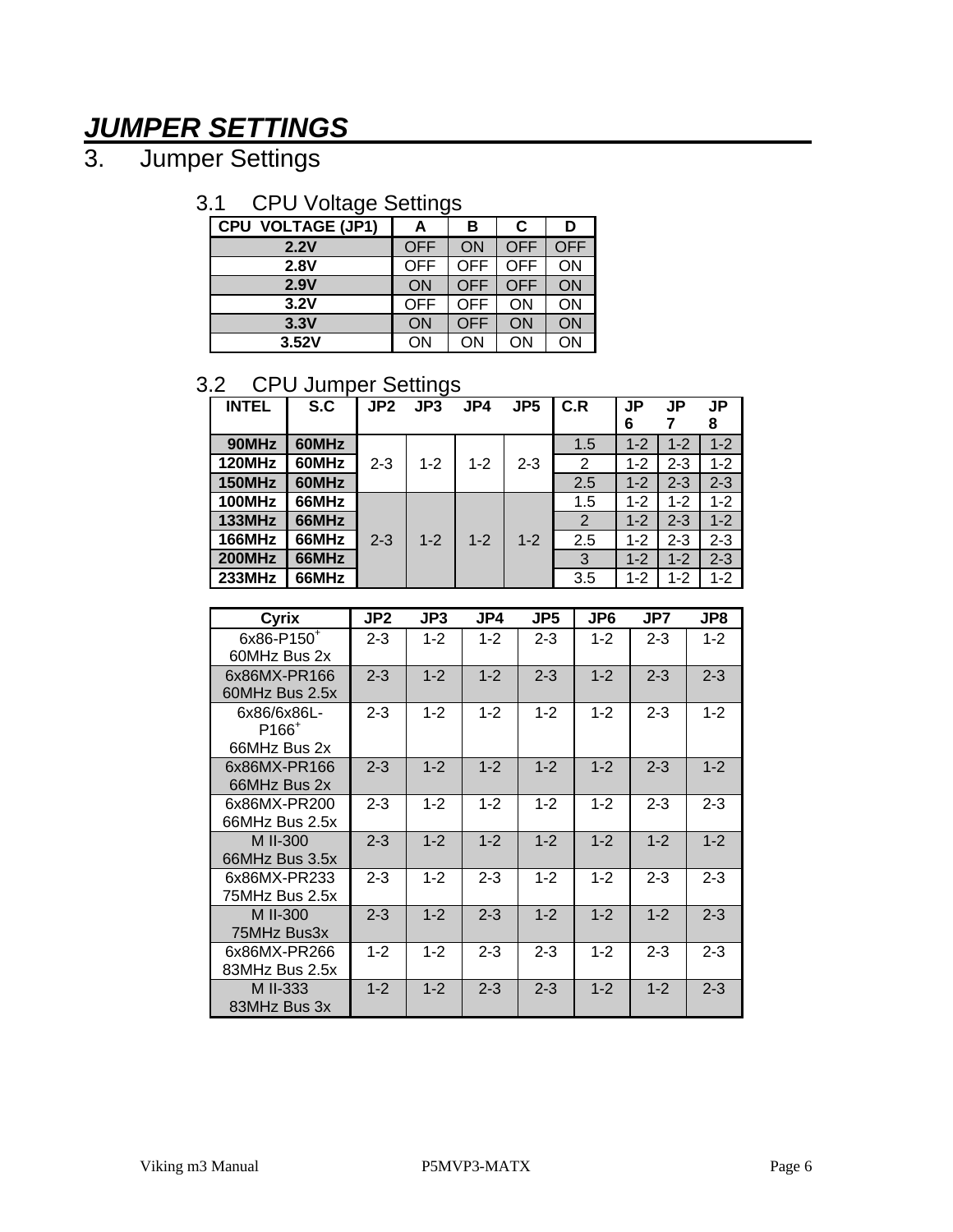# *JUMPER SETTINGS*

| <b>AMD</b>      | S.C    | JP2     | JP3     | JP4     | JP <sub>5</sub> | C.R | JP <sub>6</sub> | JP7     | JP8     |
|-----------------|--------|---------|---------|---------|-----------------|-----|-----------------|---------|---------|
| <b>K5-PR120</b> | 60MHz  | $2 - 3$ | $1 - 2$ | $1 - 2$ | $2 - 3$         | 2   | $1 - 2$         | $2 - 3$ | $1 - 2$ |
| <b>K5-PR133</b> | 66MHz  | $2 - 3$ | $1 - 2$ | $1 - 2$ | $1 - 2$         | 2   | $1 - 2$         | $2 - 3$ | $1 - 2$ |
| <b>K5-PR150</b> | 60MHz  | $2 - 3$ | $1 - 2$ | $1 - 2$ | $2 - 3$         | 2.5 | $1 - 2$         | $2 - 3$ | $2 - 3$ |
| K5-PR166        | 66MHz  | $2 - 3$ | $1 - 2$ | $1 - 2$ | $1 - 2$         | 2.5 | $1 - 2$         | $2 - 3$ | $2 - 3$ |
| K6-166          | 66MHz  | $2 - 3$ | $1 - 2$ | $1 - 2$ | $1 - 2$         | 2.5 | $1 - 2$         | $2 - 3$ | $2 - 3$ |
| K6-200          | 66MHz  | $2 - 3$ | $1 - 2$ | $1 - 2$ | $1 - 2$         | 3   | $1 - 2$         | $1 - 2$ | $2 - 3$ |
| K6-233          | 66MHz  | $2 - 3$ | $1 - 2$ | $1 - 2$ | $1 - 2$         | 3.5 | $1 - 2$         | $1 - 2$ | $1 - 2$ |
| K6-2/250        | 100MHz | $1 - 2$ | $2 - 3$ | $1 - 2$ | $1 - 2$         | 2.5 | $1 - 2$         | $2 - 3$ | $2 - 3$ |
| K6-266          | 66MHz  | $2 - 3$ | $1 - 2$ | $1 - 2$ | $1 - 2$         | 4   | $2 - 3$         | $2 - 3$ | $1 - 2$ |
| K6-2/266        | 66MHz  | $2 - 3$ | $1 - 2$ | $1 - 2$ | $1 - 2$         | 4   | $2 - 3$         | $2 - 3$ | $1 - 2$ |
| K6-300          | 66MHz  | $2 - 3$ | $1 - 2$ | $1 - 2$ | $1 - 2$         | 4.5 | $2 - 3$         | $2 - 3$ | $2 - 3$ |
| K6-2/300        | 100MHz | $1 - 2$ | $2 - 3$ | 1-2     | $1 - 2$         | 3   | $1 - 2$         | $1 - 2$ | $2 - 3$ |

## 3.3 SDRAM Clock Settings

| <b>SDRAM CLOCK</b> | <b>JP10</b> | 'P9         |
|--------------------|-------------|-------------|
| SAME AS CPU        | 2-3         | 2-3         |
| SAME AS AGP        | 1-2         | 1. $\Omega$ |

# 3.4 Special Function Jumpers

| <b>Jumper Number</b> | <b>FUNCTION</b>                |  |  |  |
|----------------------|--------------------------------|--|--|--|
| J1                   | <b>KB/PS/2 MOUSE CONNECTOR</b> |  |  |  |
| J3                   | USB CONNECTOR                  |  |  |  |
| J4                   | <b>SYSTEM FAN</b>              |  |  |  |
| J5                   | <b>IR CONNECTOR</b>            |  |  |  |
| J7                   | <b>ATX POWER SWITCH BUTTON</b> |  |  |  |
| J8/P1/3/5/7          | SPEAKER CONNECTOR              |  |  |  |
| J8/P2/4/6/8          | POWER LED & KEYLOCK            |  |  |  |
| J8/P11/12            | <b>TURBO LED</b>               |  |  |  |
| J8/P13/14            | <b>EXIT SMI SWITCH</b>         |  |  |  |
| J8/P15/16            | HDD LED                        |  |  |  |
| J8/P17/18            | <b>RESET SWITCH</b>            |  |  |  |
| J8/P19/20            | <b>GREEN LED</b>               |  |  |  |
| <b>JP13</b>          | Default 1-2                    |  |  |  |
| <b>JP14</b>          | <b>CMOS SELECT</b>             |  |  |  |
|                      | 1-2 NORMAL                     |  |  |  |
|                      | 2-3 CLEAR CMOS                 |  |  |  |
| CN <sub>1</sub>      | <b>ATX POWER CONNECTOR</b>     |  |  |  |
| COM <sub>1</sub>     | <b>COM1 CONNECTOR</b>          |  |  |  |
| COM <sub>2</sub>     | <b>COM2 CONNECTOR</b>          |  |  |  |
| <b>FDC</b>           | <b>FDD CONNECTOR</b>           |  |  |  |
| IDE <sub>1</sub>     | PRIMARY HDD CONNECTOR          |  |  |  |
| IDE <sub>2</sub>     | SECONDARY HDD CONNECTOR        |  |  |  |
| <b>LPT</b>           | PRINTER PORT CONNECTOR         |  |  |  |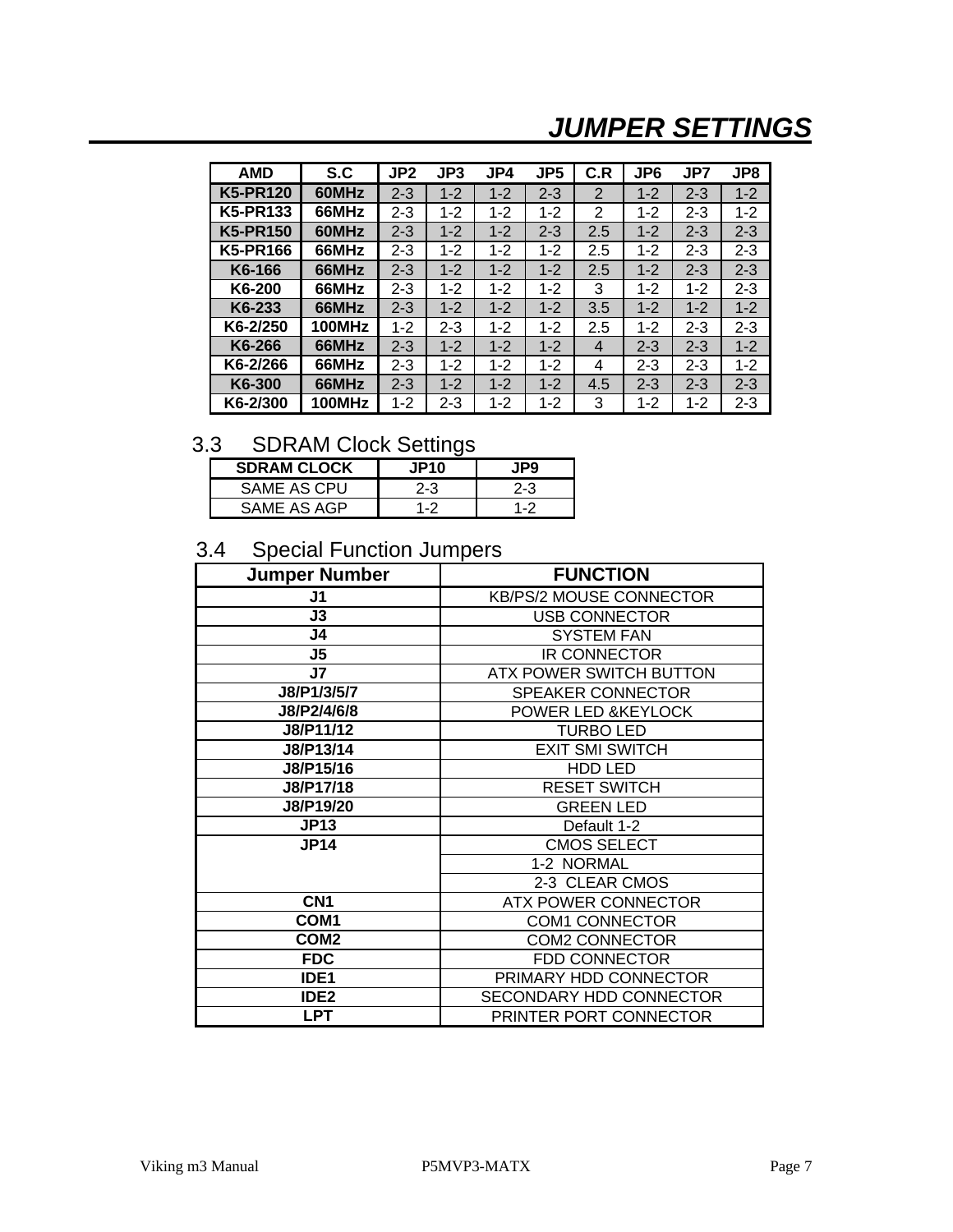# *JUMPER SETTINGS*

# 3.5 ATX Form Factor Layout



**3.7** Memory Size **\***

|        | <b>Option</b>                                        | TYPF.                    |  |  |  |  |  |
|--------|------------------------------------------------------|--------------------------|--|--|--|--|--|
|        | DIMM1/2/3                                            | 8M.16M.32M.64M.128M.256M |  |  |  |  |  |
| *NOTE: | -The P5MVP3-MATX only supports 168-pin DIMM modules. |                          |  |  |  |  |  |

- **-DRAM interface supports from 8MB to 768MB. -DRAM interface supports both SDRAM and EDO DRAM modules at 3.3V.**
- **-For 100MHz bus operation you must use 10ns or faster DIMM modules.**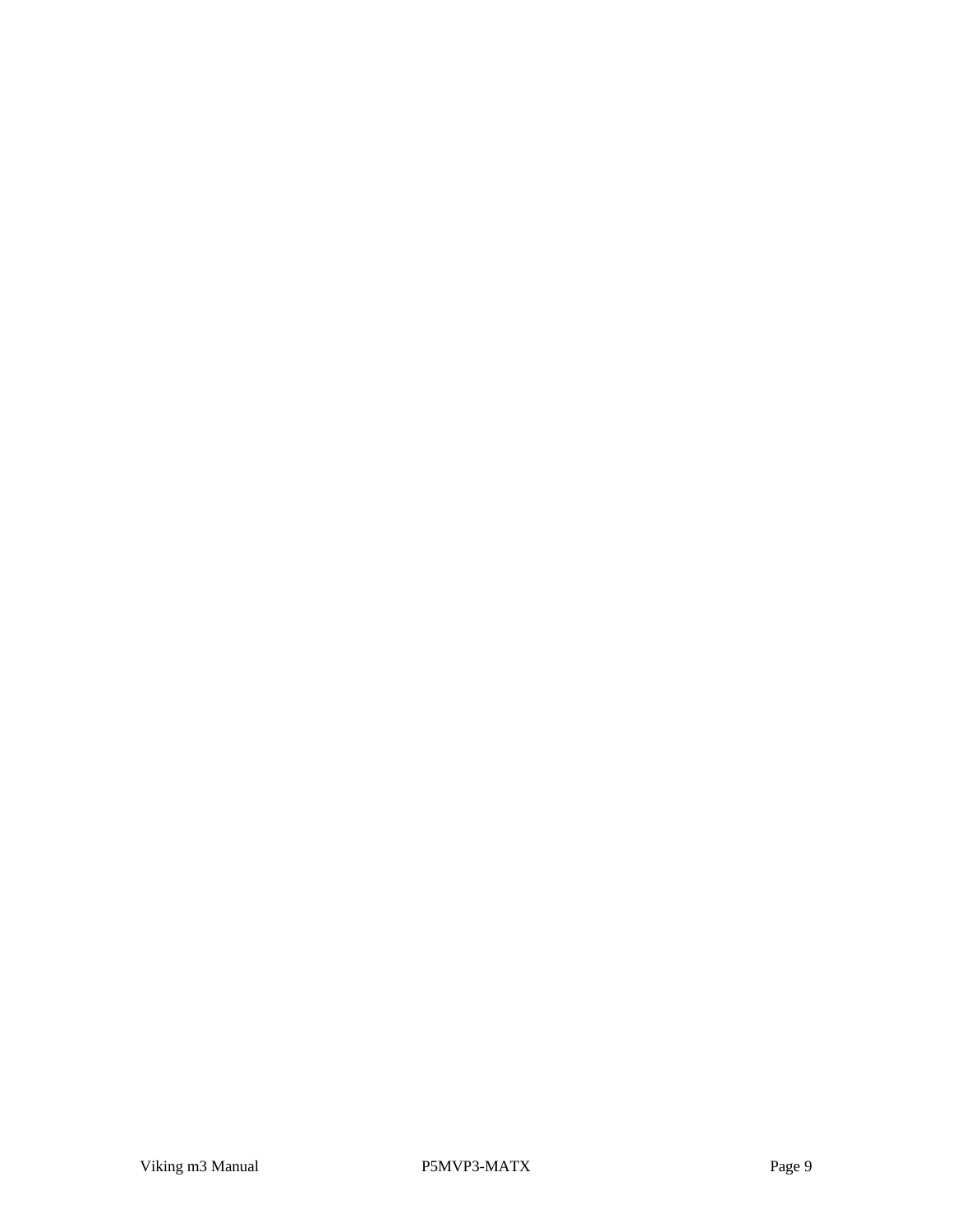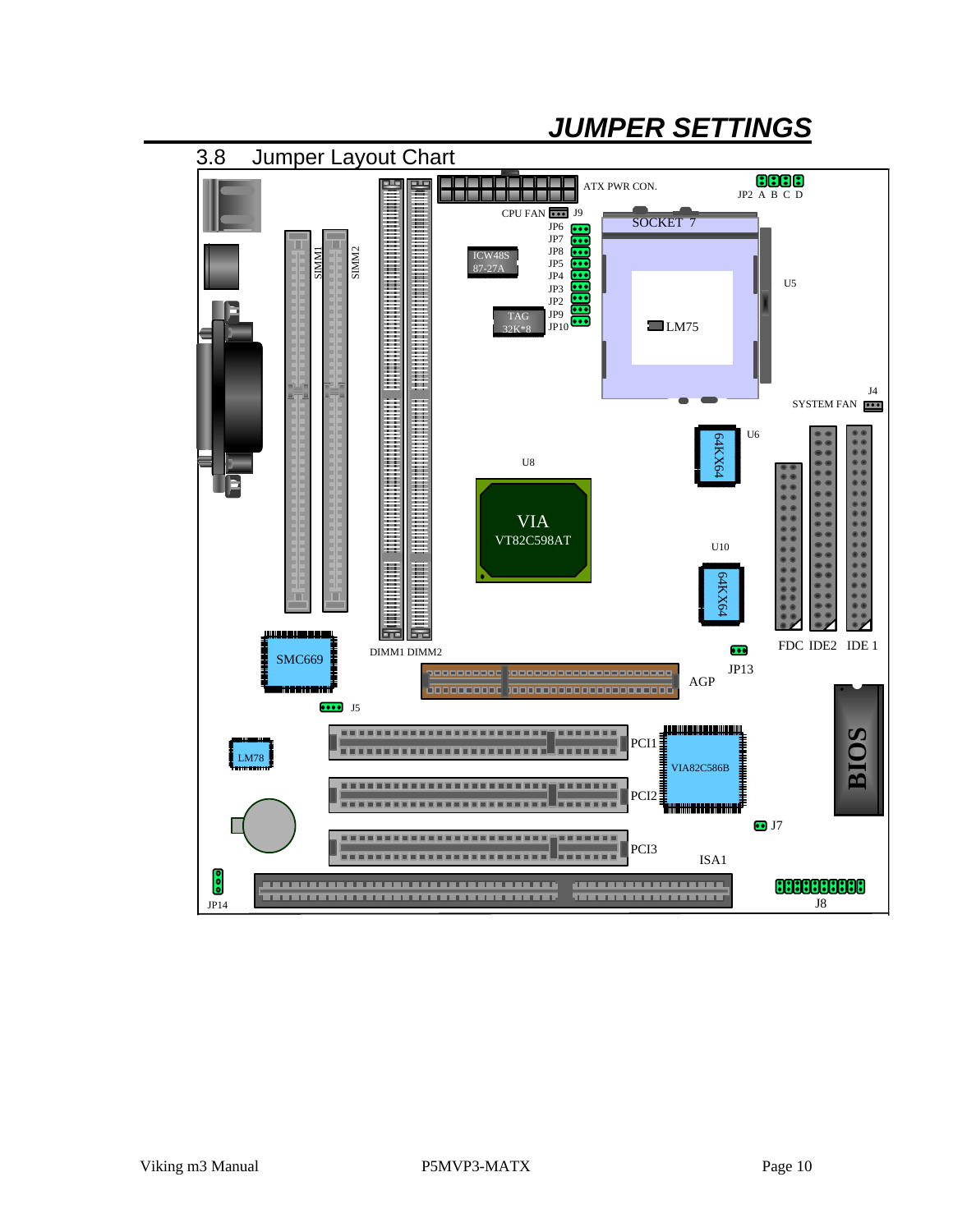# *AWARD BIOS SETUP*

## 4 AWARD BIOS SETUP

4.1 Entering Setup

**It is strongly recommended that for most applications you load the setup defaults (as referred to in the following BIOS guide) and change only what is necessary to configure your system. Only system administrators or advanced computer users should configure a system on an item-by-item basis.**

Power on the computer and press the [DEL] key immediately after the memory test is completed to enter Setup. You may also enter Setup by powering on the system and pressing the [CTRL], [ALT] and [ESC] keys simultaneously when you see the following message displayed briefly at the bottom of the screen:

"TO ENTER SETUP BEFORE BOOT PRESS: <CTRL-ALT-ESC> OR <DEL> KEY"

If the message is no longer displayed before you respond then just restart your system by turning the power off and then back on again. You may also restart your system by pressing the [CTRL], [ALT] and [DEL] keys simultaneously.

If you are booting the system for the first time you may see the following message:

"CHECKSUM ERROR, BIOS DEFAULTS LOADED. HIT [F1] TO CONTINUE"

This just means that the data in the BIOS Setup has been cleared and the factory defaults loaded. You will need to go into Setup to specify custom settings for your system.

### 4.2 Main Menu

Once you have entered the Award BIOS Setup Utility, the following menu will appear on the screen. The main menu allows you to select from the various submenus to specify system-specific and other customized settings for your system. You can use the arrow keys and the [ENTER] key to navigate and enter the submenus.

| ROM PCI/ISA BIOS (2A5LEE3E)<br>CHOS SETUP UTILITY<br>AHARD SOFTHARE, INC. |                                                        |  |  |  |  |
|---------------------------------------------------------------------------|--------------------------------------------------------|--|--|--|--|
| STANDARD CHOS SETUP<br>INTEGRATED PERIPHERALS                             |                                                        |  |  |  |  |
| <b>BIOS FEATURES SETUP</b>                                                | SUPERVISOR PASSHORD                                    |  |  |  |  |
| <b>CHIPSET FEATURES SETUP</b>                                             | USER PASSHORD                                          |  |  |  |  |
| POHER MANAGEMENT SETUP                                                    | IDE HDD AUTO DETECTION                                 |  |  |  |  |
| PNP/PCT CONFIGURATION                                                     | HDD LOW LEVEL FORMAT                                   |  |  |  |  |
| LOAD BIOS DEFAULTS                                                        | SAVE & EXIT SETUP                                      |  |  |  |  |
| LOAD SETUP DEFAULTS                                                       | <b>EXIT HITHOUT SAVING</b>                             |  |  |  |  |
| Esc : Ouit<br>F10 : Save & Exit Setup                                     | : Select Item<br>$T + + +$<br>(Shift)F2 : Change Color |  |  |  |  |
|                                                                           |                                                        |  |  |  |  |
|                                                                           |                                                        |  |  |  |  |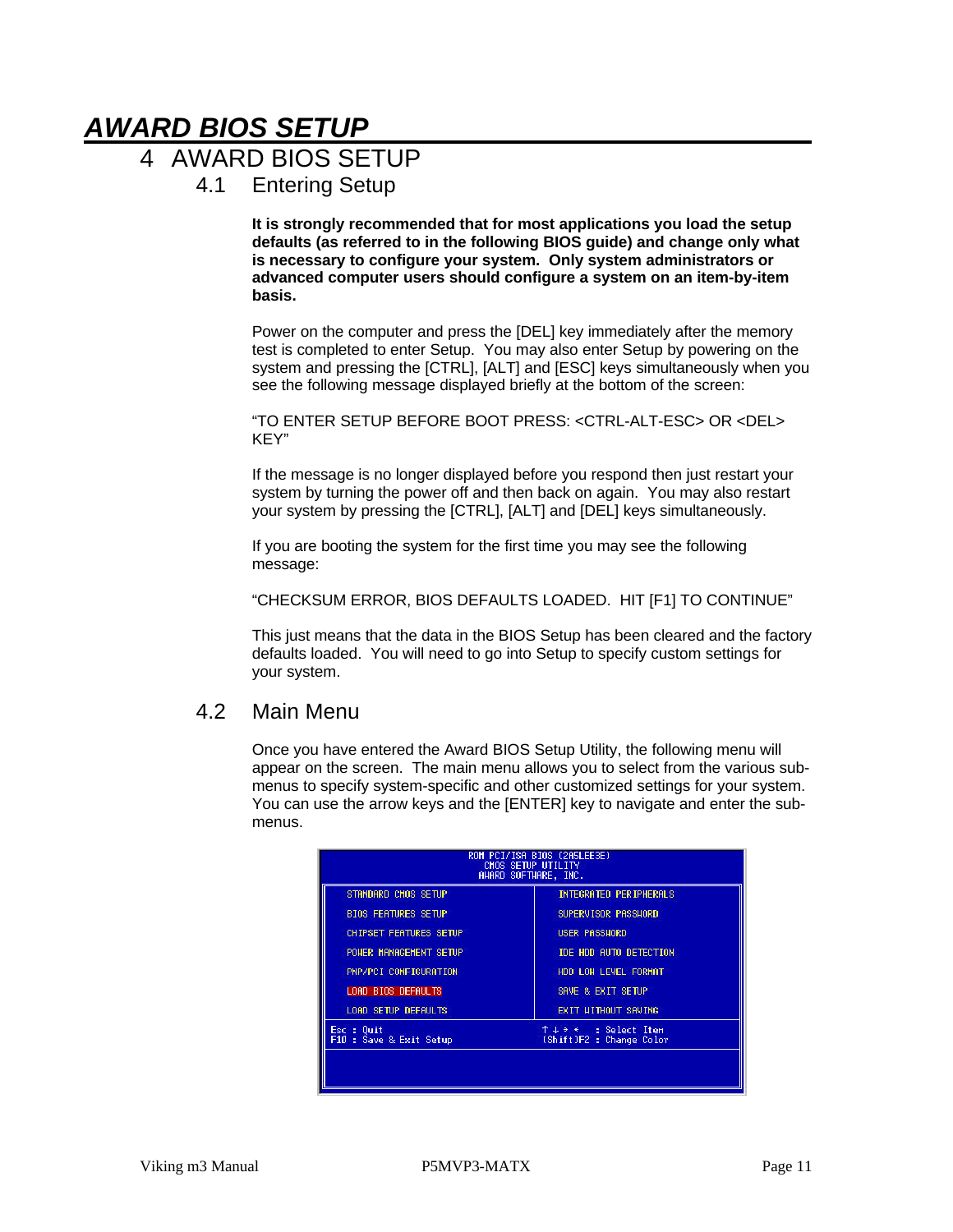**Standard CMOS Setup** allows you to specify pre-defined and user-defined settings for your IDE devices in addition to floppy drive setup and entering the time and date.

**BIOS Features Setup** allows you to configure functions of Award's enhanced features.

**Chipset Features Setup** allows you to configure special chipset features.

**Power Management Setup** allows you to configure power consumption and power-saving features for your system.

**PnP/PCI Configuration** allows you to configure your IRQ, DMA and other resource settings for your system.

**Load BIOS Defaults** will load the factory defaults for the BIOS.

**Load Setup Defaults** will load the factory defaults for the Setup Utility.

**Integrated Peripherals** includes configuration options for the on-board IDE Controllers, Floppy Drive Controller, as well as Serial Port and Parallel Port configuration.

**Supervisor & User Password Setting allows you to setup up a system** password which will require a password to be entered to complete the boot process as well as a supervisor password to restrict access to the Setup Utility.

**IDE HDD Auto Detection** This utility will detect and configure your IDE hard drives and enter the information in the Standard CMOS Setup menu.

**Save & Exit Setup** saves all changes made in the Setup Utility and reboots the system so the changes can take effect.

**Exit Without Save** will reboot the system without saving any changes made in the Setup Utility.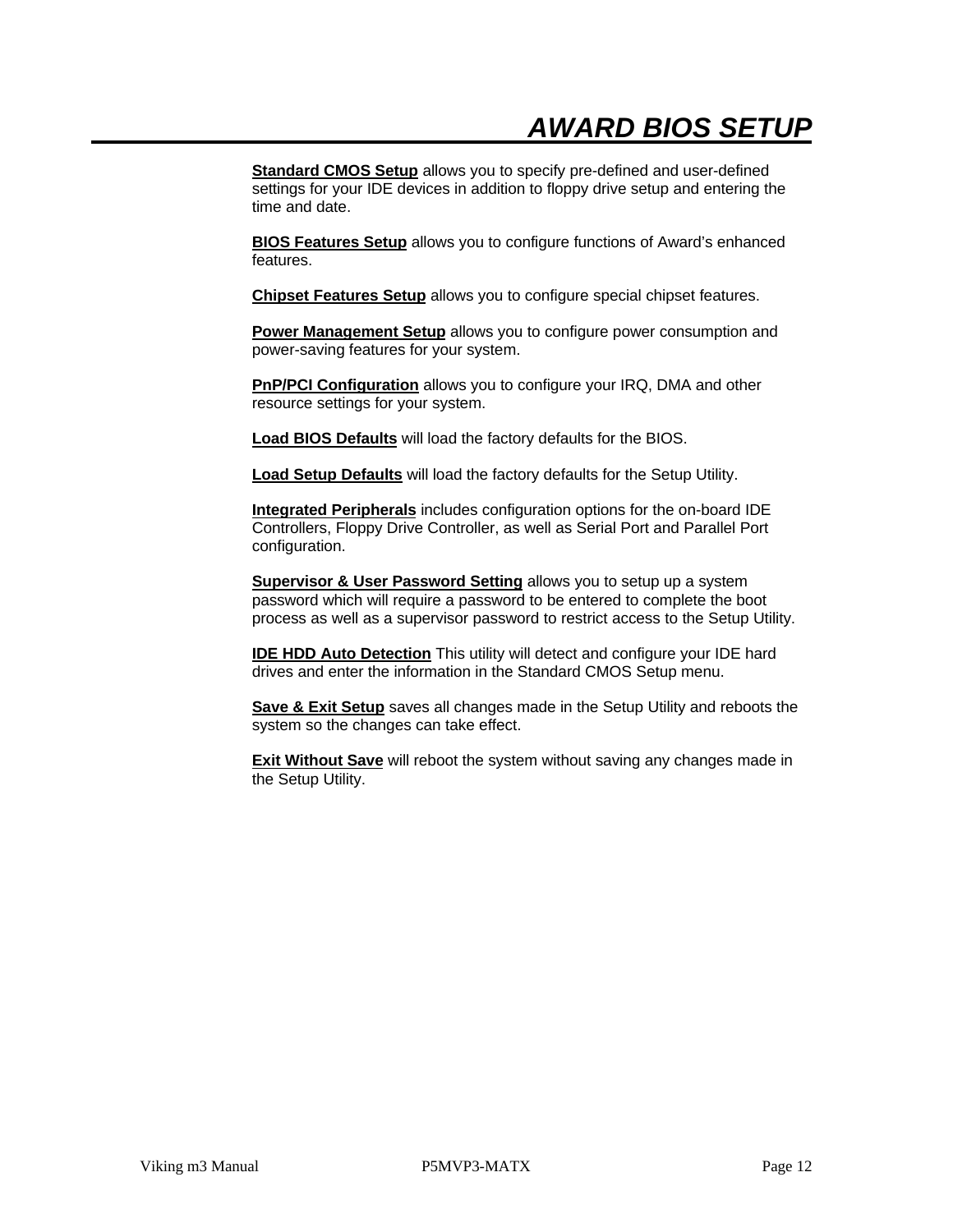# *AWARD BIOS SETUP*

### 4.3 Standard CMOS Setup Menu

You can navigate through this menu by using the arrow keys. To change the values of configurable items you can use the [PgUp]/[PgDn] or the [+]/[-] keys.

| ROM PCI/ISA BIOS (2A5LEE3E)<br>STANDARD CHOS SETUP<br>AHARD SOFTHARE, INC.                            |                                                                                                             |                                                 |                                |                                                                           |                            |  |  |
|-------------------------------------------------------------------------------------------------------|-------------------------------------------------------------------------------------------------------------|-------------------------------------------------|--------------------------------|---------------------------------------------------------------------------|----------------------------|--|--|
| Date (nn:dd:yy) : Mon, Jun 8 1998<br>Time (hh:mm:ss) : 18 : 29 : 33<br>HARD DISKS<br>TYPE <b>1</b>    | SIZE -                                                                                                      |                                                 | CYLS HEAD PRECOMP LANDZ SECTOR |                                                                           | <b>HODE</b>                |  |  |
| : None<br>Primary Master<br>Primary Slave : None<br>Secondary Master : None<br>Secondary Slave : None | 0.<br>$0<\pi$<br>o<br>O                                                                                     | $\begin{array}{c} 0 \\ 0 \\ 0 \\ 0 \end{array}$ |                                | $\begin{matrix} 0&0\\0&0\\0&0\\0&0 \end{matrix}$                          |                            |  |  |
| Drive A : None<br>Drive B : None<br>Video : EGA/VGA<br>Halt On : All Errors                           |                                                                                                             |                                                 |                                | <b>Base Menory:</b><br>Extended Menory:<br>Other Memory:<br>Total Memory: | -OK<br>-OK<br>512K<br>512K |  |  |
| $ESC : 0$ uit<br>F1.<br>: Help                                                                        | $\uparrow \downarrow \rightarrow \leftarrow$ : Select Item<br>PU/PD/+/-: Hodify<br>(Shift)F2 : Change Color |                                                 |                                |                                                                           |                            |  |  |

If you will refer to the image above, you will notice that the bottom section displays various keys you can use to navigate, change values, quit or get help on whatever item is highlighted.

User-definable items will appear in a different color from the rest of the text on your screen. To receive help on a highlighted item, just press the [F1] key to bring up the help menu. The memory display at the lower-right corner of the screen is read-only for reference purposes.

#### **DATE**

To set the date, highlight the TIME field and then use the appropriate keys to change the value of the individual sets of numbers. Available settings are:

| l Month: | 1 to 12    |  |
|----------|------------|--|
| Day:     | 1 to 31    |  |
| Year:    | up to 2099 |  |

#### **TIME**

To set the time, highlight the TIME field and then use the appropriate keys to change the value of the individual sets of numbers. Available settings are:

| Hour: | 00 to 23           |
|-------|--------------------|
|       | Minute: $00$ to 59 |
|       | Second: 00 to 59   |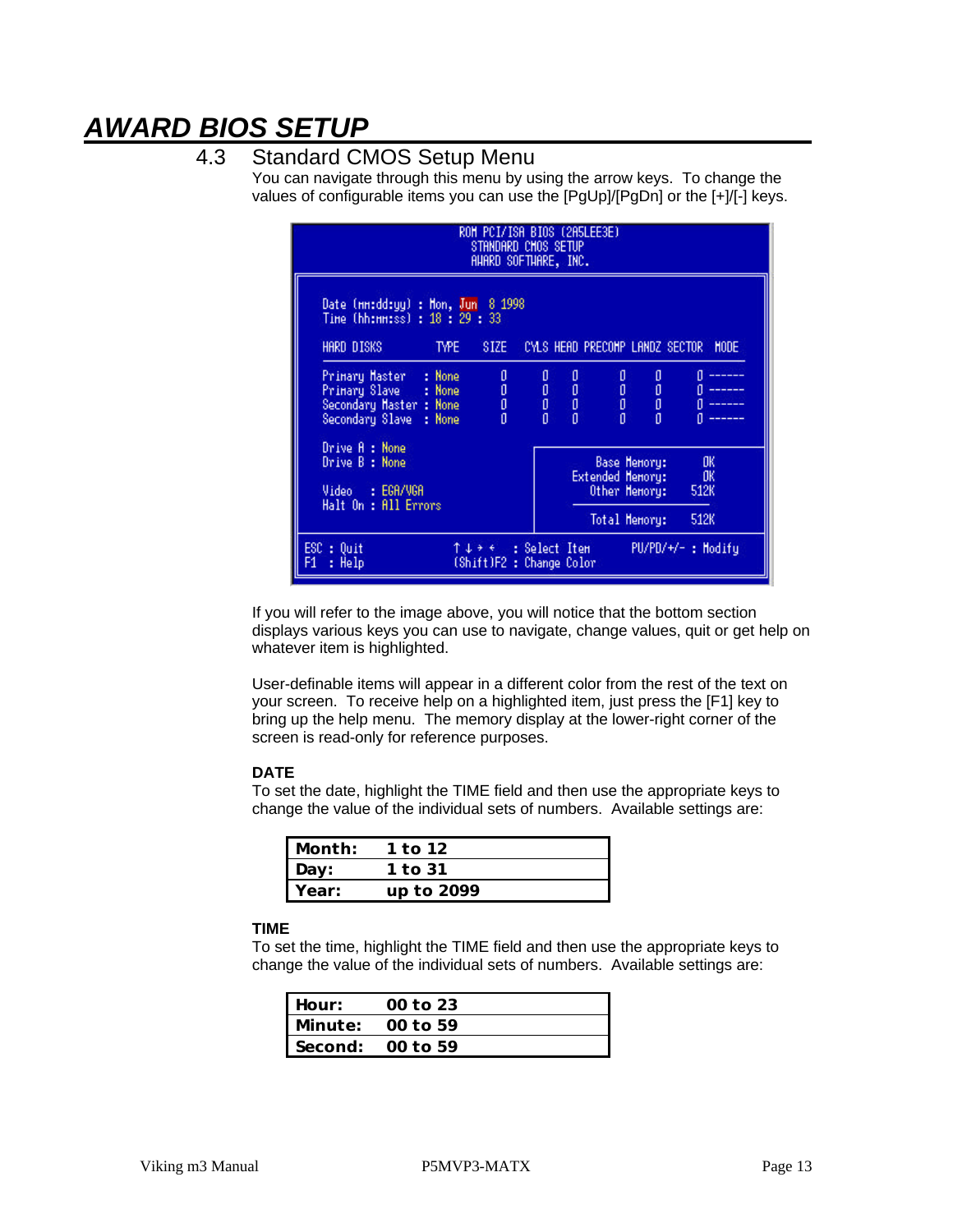You can also bypass the date and time prompts by creating an AUTOEXEC.BAT file. For information on how to create this file, please refer to an MS-DOS manual.

#### **Hard Disk Drives**

This field records the specifications for installed IDE hard drives on your system. The onboard PCI IDE interfaces provide Primary and Secondary Channels for installing up to four IDE devices. Each channel can support up to two IDE devices, the first device is the "master" and the second device is the "slave" on the same channel.

SCSI devices are configured by a dedicated controller card and are not setup in the Award BIOS Setup Utility.

You can enter specifications for a hard drive by first selecting the type and then either specifying a pre-defined, user or auto setting. If there is no hard drive installed in a particular category you can choose the type "NONE" to skip the auto-detection process for that category during boot or avoid a hard drive failure if the drive is not currently installed.

#### **Explanation of Spec Descriptions**

The fields for specifying the hard drive type include **CYLS** (number of cylinders), **HEAD** (number of read/write heads), **PRECOMP** (write pre-compensation), **LANDZ** (landing zone), **SECTOR** (number of sectors) and **MODE**. The **SIZE** field will automatically adjust according to the configuration you specify in the other fields. Your hard drive's documentation should provide you with the information necessary to properly set up the specifications for your drive.

#### **Auto Detection of Hard Drives on Bootup**

If you decide that you want one or more of your Primary/Secondary and Master/Slave devices to be automatically detected during bootup, you can select "Auto" under the TYPE and MODE fields which will enable the auto detection during bootup. This will allow you to change hard drives (with the power off) without having to reconfigure the drives every time you switch them. If you are using an older hard drive which does not support this function then it will be necessary for you to reconfigure that drive every time you install it on your system.

#### *NOTE: Setup defaults are noted in parenthesis next to each function necessary where they apply.*

#### **Drive A/Drive B (None)**

These fields record the type of floppy drives installed on your system. The available options for drives A and B are: **360KB 5.25"**, **1.2MB 5.25"**, **720KB 3.5"**, **1.44MB 3.5"** and **None**.

#### **Video (EGA/VGA)**

Set this field to the type of video display card you have installed in your system. The options are: **EGA/VGA**, **Mono (for Hercules or MDA)**, **CGA 40** and **CGA 80**.

*NOTE: If you are using a VGA or higher resolution card then choose the "EGA/VGA" option.*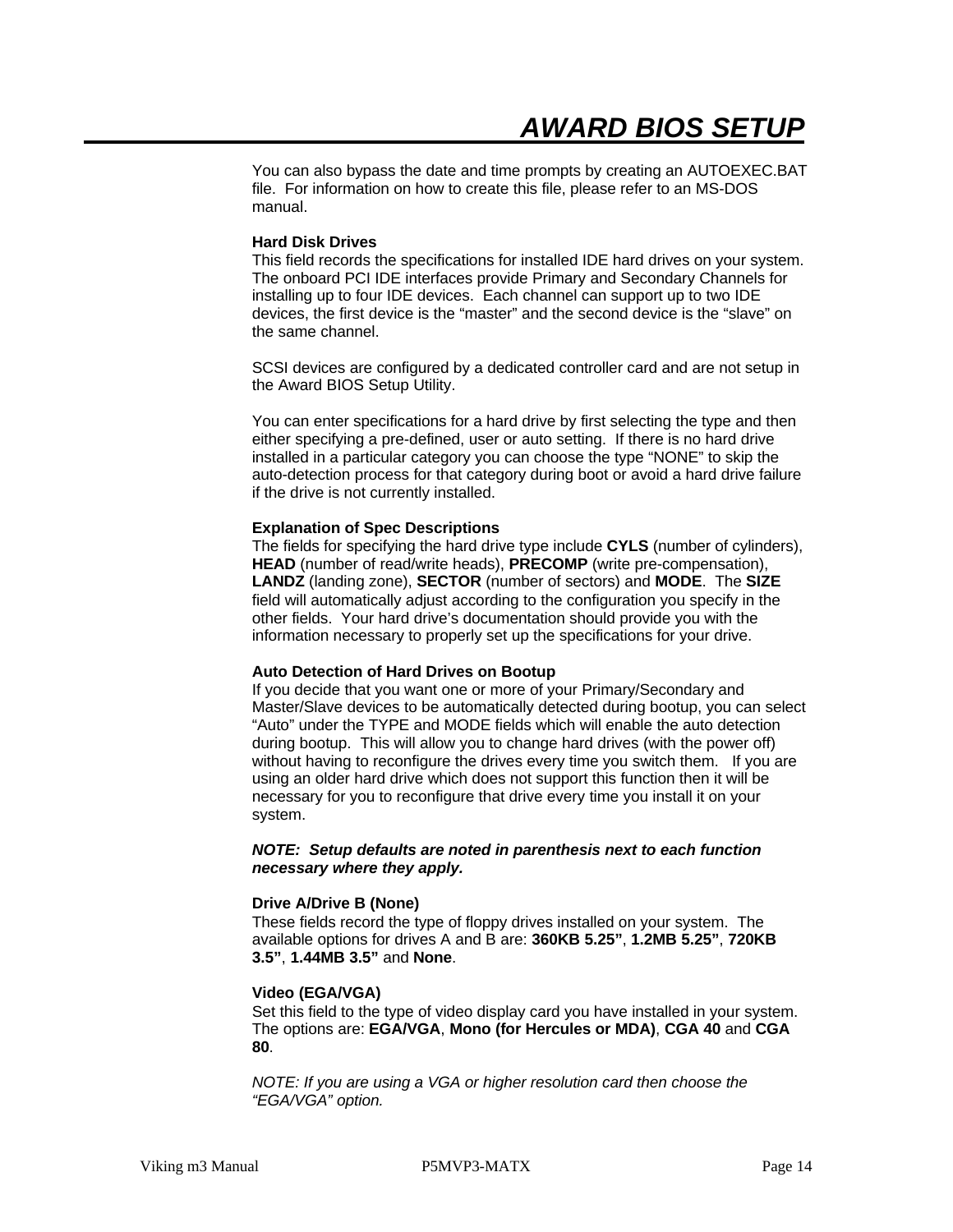# *AWARD BIOS SETUP*

#### **Halt On (All Errors)**

This field determines which types of errors will cause the system to halt the boot process. You can choose from the following options: **All Errors**, **No Errors**, **All but Keyboard**, **All but Diskette** and **All but Disk/Key**.

### 4.4 BIOS Features Setup

This menu will allow you to configure the enhanced BIOS features to better optimize your system's performance. Some of the fields are required by the design of the motherboard to remain in their default setting.

| <b>BIOS FEATURES SETUP</b><br>AWARD SOFTWARE, INC.                                                                                                                                                                                                                                                                                                                                                                                                                                                                                         | ROM PCI/ISA BIOS (2A5LEE3E)                                                                                                                                                                                                                                                                                                                 |
|--------------------------------------------------------------------------------------------------------------------------------------------------------------------------------------------------------------------------------------------------------------------------------------------------------------------------------------------------------------------------------------------------------------------------------------------------------------------------------------------------------------------------------------------|---------------------------------------------------------------------------------------------------------------------------------------------------------------------------------------------------------------------------------------------------------------------------------------------------------------------------------------------|
| <b>Virus Harning</b><br>: Disabled<br>: Enabled<br>CPU Internal Cache<br>External Cache<br>: Enabled<br>Boot Sequence<br>: A.C.SCSI<br>Suap Floppy Drive : Disabled<br>Boot Up Floppy Seek : Enabled<br>Boot Up NunLock Status : On<br>Memory Parity/ECC Check : Disabled<br>Typenatic Rate Setting<br>: Disabled<br>Typematic Rate (Chars/Sec)<br>: 6<br>Typenatic Delay (Msec)<br>: 250<br>Security Option<br>: Setup<br>PS/2 nouse function control: Enabled<br>OS Select For DRAM > 64MB : Non-OS2<br>Report No FDD For HIN 95<br>: No | Video<br>BIOS Shadou<br>: Enabled<br>C8000-CBFFF Shadou<br>: Disabled<br>CC000-CFFFF Shadou<br>: Disabled<br>D0000-D3FFF Shadou<br>: Disabled<br>D4000-D7FFF Shadou<br>: Disabled<br>D8000-DBFFF Shadou<br>: Disabled<br>DC000-DFFFF Shadou<br>: Disabled<br>ESC.<br>$: 0$ uit<br>T↓→←: Select Item<br>F1<br>$PU/PD/+/-$ : Modify<br>: Help |
|                                                                                                                                                                                                                                                                                                                                                                                                                                                                                                                                            | F5<br>: Old Values (Shift)F2 : Color<br>F6.<br>: Load BIOS Defaults<br>F7<br>: Load Setup Defaults                                                                                                                                                                                                                                          |

#### **Virus Warning (Disabled)**

Enabling this function protects the boot sector and partition table of your hard drive against accidental modifications. Any attempt to write to them will cause the system to halt and display a warning message. If this occurs, you can either allow the operation to continue or use a bootable virus-free floppy disk to reboot and investigate your system.

*NOTE: Installation of new operating systems requires that this function remain disabled until the installation is completed to prevent write errors to your hard drive.*

#### **CPU Internal Cache (Enabled)**

Enables or disables the internal cache on your processor.

#### **External Cache (Enabled)**

Enables or disables the external cache on the motherboard.

#### **Boot Sequence (A, C, SCSI)**

You can specify from a variety of options (which also include CD-ROM, ZIP Drive and LS-120 support) to determine which device your system will look first, second and third for the operating system to boot.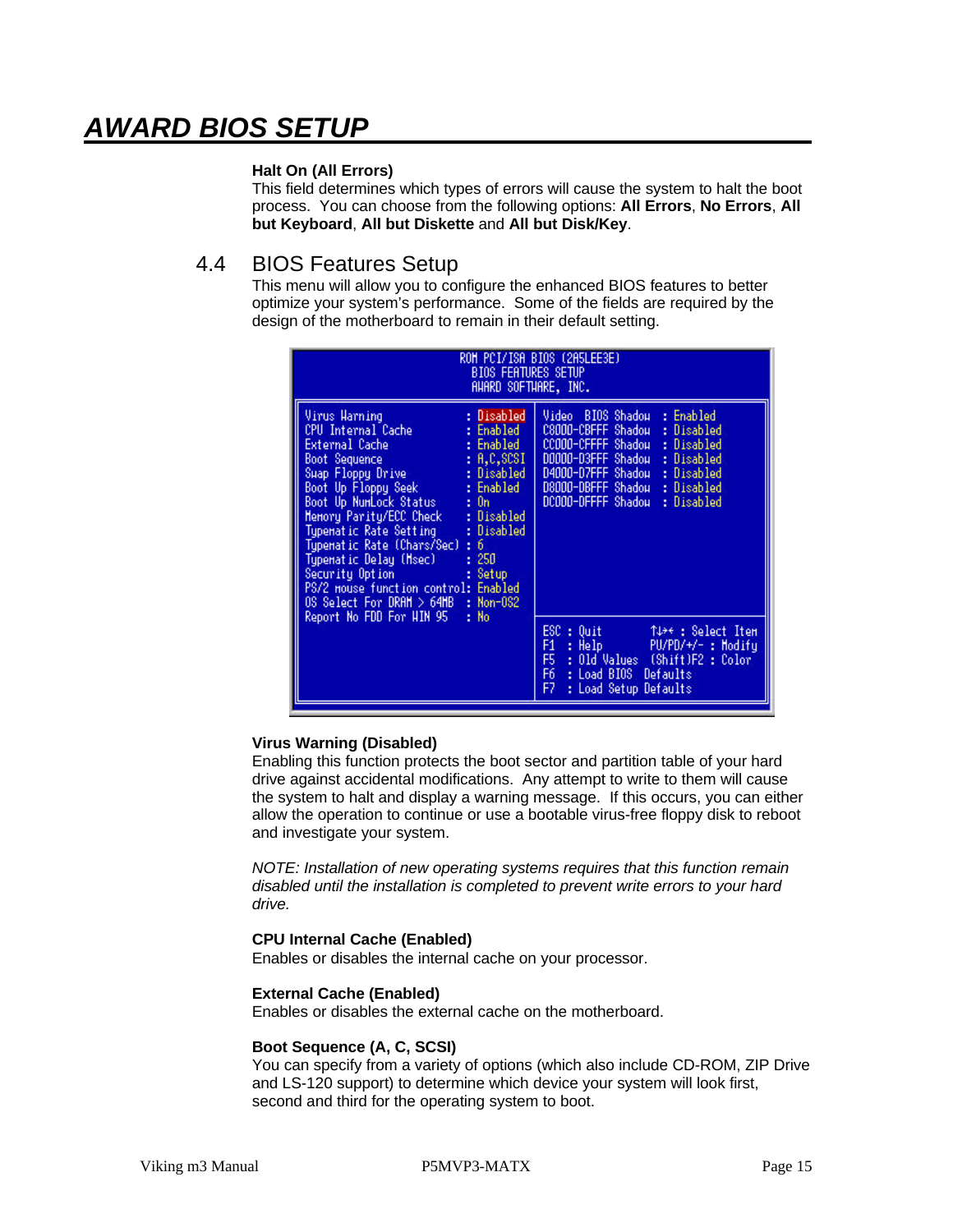#### **Swap Floppy Drive (Disabled)**

When enabled, the BIOS will swap the floppy drive assignments so the drive A becomes drive B and vice versa under DOS.

#### **Boot Up Floppy Seek (Enabled)**

When enabled, the BIOS will seek floppy A drive. When disabled the BIOS will not seek the floppy A drive.

#### **Boot Up NumLock Status (On)**

A setting of ON will turn on the NumLock light on your keyboard during bootup. Changing the setting to OFF will leave the NumLock light off.

#### **Memory Parity/ECC Check (Disabled)**

Enabling this function will enable the DRAM Parity/ECC Check Mode for compatible memory types.

#### **Typematic Rate Setting (Disabled)**

When enabled, you can set the two following typematic controls…

#### **Typematic Rate [Chars/Sec] (6)**

This function controls the speed at which the system will register repeated keystrokes. Option range from 6 to 30 characters per second.

#### **Typematic Delay [Msec] (250ms)**

This function controls the time interval for displaying the first and second characters of repeated keystrokes. You can choose from **250ms**, **500ms**, **750ms** and **1000ms**.

#### **Security Option (Setup)**

Determines when the system prompts for a password if any are selected. If you specify "Setup", the system will prompt for the Supervisor password only when entering setup. Selecting "System" will cause the system to prompt you for the password before completing the boot process. The passwords can be specified from the Main Menu under Supervisor Password and User Password.

#### **PS/2 Mouse Function Control (Enabled)**

Enable this function when using a PS/2 mouse.

#### **OS Select for DRAM > 64MB (Non-OS2)**

When using the OS/2 operating system with more than 64MB memory installed, you must enable this function. Otherwise leave the value set at "Non-OS2".

#### **Report No FDD for Win95 (NO)**

Leaving this function on a "NO" setting will cause Windows 95 to report "No FDD for Windows 95" if no floppy drive is found on your system.

#### **Video BIOS Shadow (Enable)**

Determines whether video BIOS will be copied to the system's RAM, however, it is optional for each video chipset design. Video BIOS shadowing will help increase video performance.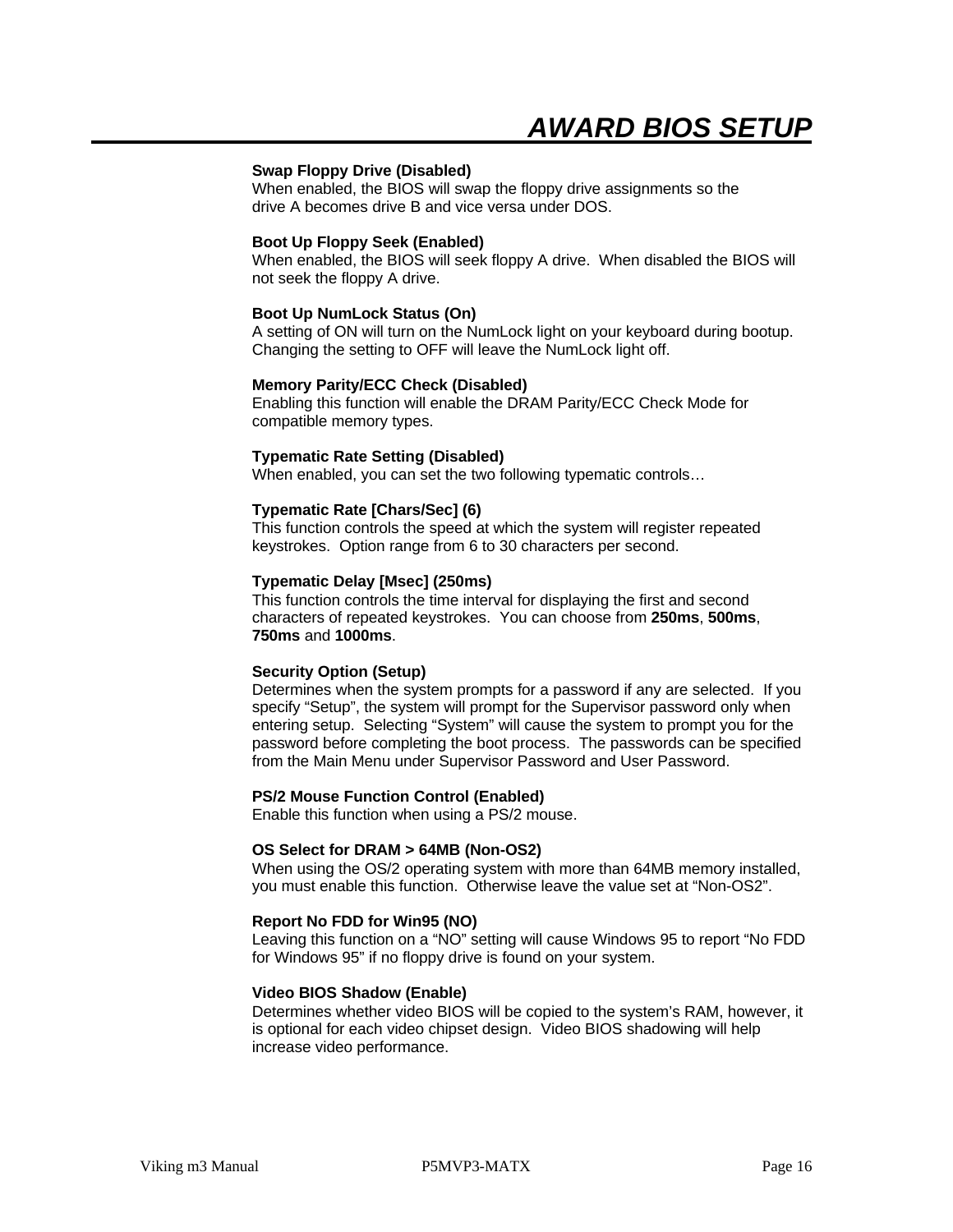# *AWARD BIOS SETUP*

### 4.5 Chipset Features Setup

This menu will allow you to configure the enhanced chipset features to better optimize your system's performance.

| ROM PCI/ISA BIOS (2A5LEE3E)<br>CHOS SETUP UTILITY<br>CHIPSET FEATURES SETUP                                                                                                                                                                                       |                                                                                                                                                                                                                                                                                                                                                              |  |  |  |  |
|-------------------------------------------------------------------------------------------------------------------------------------------------------------------------------------------------------------------------------------------------------------------|--------------------------------------------------------------------------------------------------------------------------------------------------------------------------------------------------------------------------------------------------------------------------------------------------------------------------------------------------------------|--|--|--|--|
| $:$ FP/EDO 70 $ns$<br>Bank 0/1 DRAM Tining<br>Bank 2/3 DRAM Tining : FP/EDO 70ns<br>Bank 4/5 DRAM Tining : FP/EDO 70ns<br>Video BIOS Cacheable : Disabled<br>System BIOS Cacheable : Disabled<br>Menory Hole At 15Mb Addr.: Disabled<br>AGP Aperture Size<br>:64H | OnChip USB<br>: Enabled<br>USB Keyboard Support : Enabled<br>Auto Detect DIMM/PCI Clk : Enabled<br>System DOC Support : Disabled<br>: Disabled<br>CPU Harning Temperature<br>Current CPU Temp.<br>Current System Temp.<br>Current CPUFAN Speed<br>Current SYSFAN Speed<br>VCORE :<br>VIO -<br>$\frac{10003}{1200}$ :<br>$+5V$ :<br>$-12$ V $-1$<br>$-50 + -$ |  |  |  |  |
|                                                                                                                                                                                                                                                                   | $ESC : 0$ uit<br>Ture: Select Item<br>F1<br>PU/PD/+/-: Modify<br>$: \mathsf{Help}$<br>F5 : Old Values (Shift)F2 : Color<br>F6 : Load BIOS Defaults<br>F7 -<br>: Load Setup Defaults                                                                                                                                                                          |  |  |  |  |

#### **Bank 0/1/2/3/4/5 DRAM Timing (FP/EDO 70ns)**

Use either 60ns or 70ns settings based on what type of memory you are using. If you are using SDRAM then you will not need to configure this option.

#### **Video BIOS Cacheable (Disabled)**

Allows the video BIOS to be cached when enabled. Enabling this function will permit faster video BIOS execution.

#### **System BIOS Cacheable (Disabled)**

Enabling this function allows you to cache the system BIOS to help enhance system performance.

#### **Memory Hold at 15MB Addr (Disabled)**

Enabling this function means that when the system memory is greater than 15MB, the physical memory address from 15MB to 16MB will be passed to PCI or ISA and there will be a 1MB hole in your system memory. This option is designed for some operating systems with special add-on cards which need the 15-16MB memory addresses.

#### **AGP Aperture Size (64MB)**

This will determine the effective size of the of the AGP Graphics Aperture which memory-mapped graphic data structures can reside in.

#### **On Chip USB (Enable)**

Enables or disables USB support.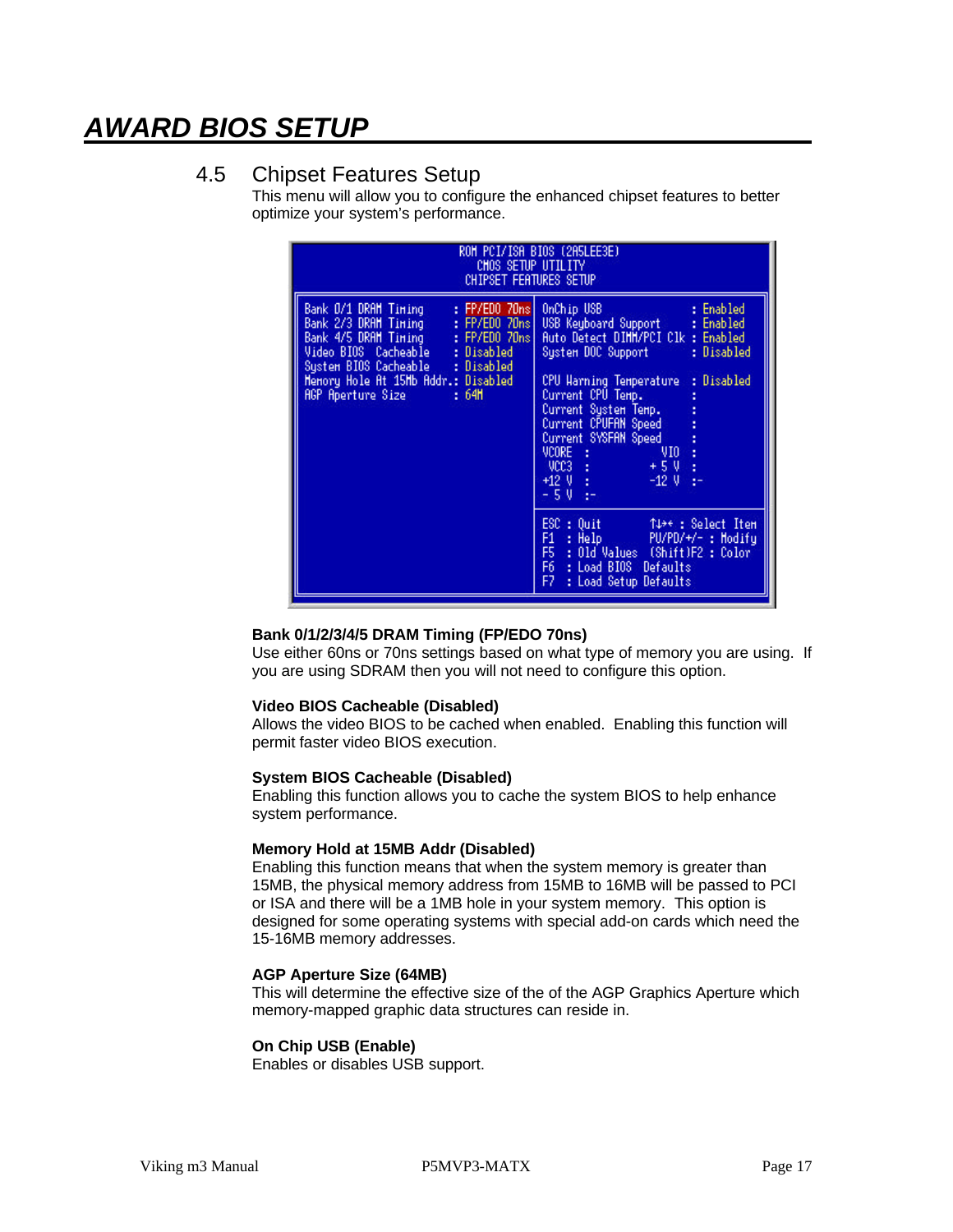#### **USB Keyboard Support (Disabled)**

Enables or disables support for USB keyboards.

#### **Auto Detect DIMM/PCI Clk (Enabled)**

When set to "Enabled", the system will automatically turn off the PCI and DIMM clocks which are not being used and reduce electromagnetic interference.

#### **System DOC Support (Disabled)**

When this function is enabled, the motherboard will pass the FCC Declaration of Conformity test. This function is for compatibility testing.

#### **CPU Warning Temperature (Disabled)**

Enabling this function will allow the system to slow down when the CPU temperature is over the warning threshold.

#### **Current CPU/System Temperature**

Monitors the processor's temperature.

#### **Current CPU Fan/System Fan Speed**

Monitors CPU fan (FAN 2) and system fan (FAN 1) RPM.

#### **VCORE, VIO, Vcc3, +5V, +12V, -12V**

Monitors the conditions of:

| Processor Core Voltage | (VCORE)  |
|------------------------|----------|
| Processor I/O Voltage  | (VIO)    |
| Onboard 3.3 Voltage    | (Vcc3)   |
| 5 Volt Power Supply    | $(+5V)$  |
| -5 Volt Power Supply   | $(-5V)$  |
| 12 Volt Power Supply   | $(+12V)$ |
| -12 Volt Power Supply  | $(-12V)$ |

## 4.6 Power Management Setup

This menu allows you to control the motherboard's green features.

| ROM PCI/ISA BIOS (2A5LEE3E)<br>POHER MANAGEMENT SETUP<br>AWARD SOFTWARE. INC.                                                                                                                                                                                                                                                                                                                                                                         |                                                                                                                                                                                                                                                                                                                                                                                                                                                                                                                                                                                                                                     |  |  |  |
|-------------------------------------------------------------------------------------------------------------------------------------------------------------------------------------------------------------------------------------------------------------------------------------------------------------------------------------------------------------------------------------------------------------------------------------------------------|-------------------------------------------------------------------------------------------------------------------------------------------------------------------------------------------------------------------------------------------------------------------------------------------------------------------------------------------------------------------------------------------------------------------------------------------------------------------------------------------------------------------------------------------------------------------------------------------------------------------------------------|--|--|--|
| Power Management<br>: User Define<br>PH Control by APM<br>: Yes<br>Video Off Option<br>$Suspend$ $\rightarrow$ Off<br>Video Off Method<br>: V/H SYNC+Blank<br>HODEH Use IRO<br>: 3<br>Soft-Off by PHRBTN : Delay 4 Sec<br>** PH Tiners **<br>HDD Power Down<br>: Disable<br>** PH Events **<br>VGA:<br>: OFF.<br>LPT & COM<br>: LPT/COM<br>: 0N<br>HDD & FDD<br>: 0FF<br>DHA/master<br>Moden Ring Resume : Disabled<br>RTC Alarn Resune<br>: Disabled | Primary INTR –<br>: ON<br>IR03 (COM 2)<br>: Primary<br>IR04 (COM 1)<br>: Primary<br>IRO5 (LPT 2)<br>: Primaru<br>IRO6 (Floppy Disk): Primary<br><u>IRO7 (LPT 1)</u><br>: Primary<br>IRO8 (RTC Alarn) : Disabled<br>IR09 (IR02 Redir)<br>: Secondaru<br>IR010 (Reserved)<br>: Secondary<br>IR011 (Reserved) : Secondary<br>IR012 (PS/2 Mouse) : Primary<br>IR013 (Coprocessor): Disabled<br>IRO14 (Hard Disk)<br>: Primary<br>IR015 (Reserved)<br>: Disabled<br>ESC: Ouit 14++: Select Item<br>F1<br>: Help $PU/PD/+/-$ : Modify<br>FS.<br>: Old Values (Shift)F2 : Color<br>F6 : Load BIOS Defaults<br>F7.<br>: Load Setup Defaults |  |  |  |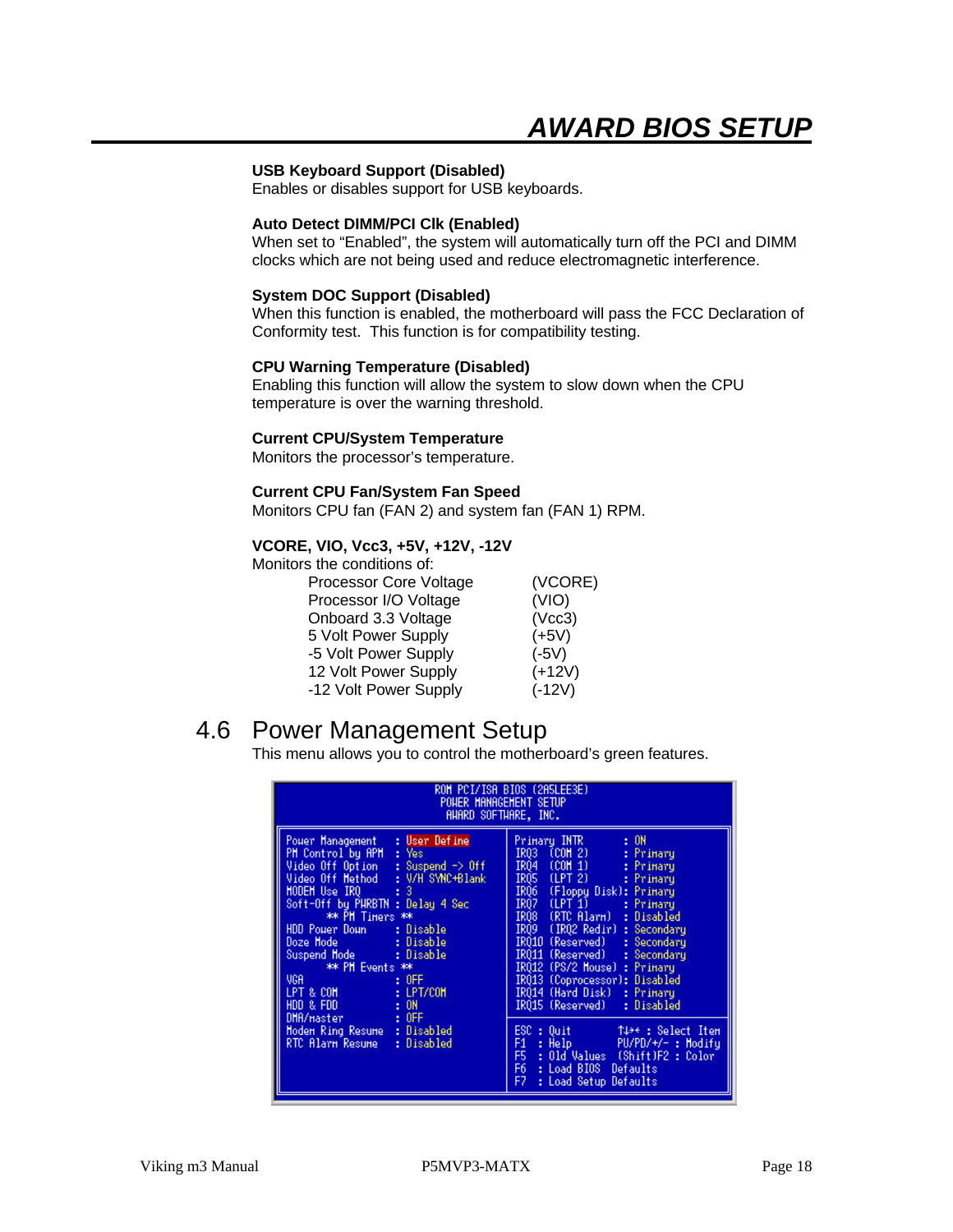#### **Power Management (User Defined)**

This function allows you to set the parameters of the power-saving modes. You can disable this if you do not want to use these features.

#### **PM Controlled by APM (Yes)**

If "Max Saving" is specified you can turn on this item to transfer power management to APM (Advanced Power Management) which will enhance the power-saving functions.

#### **Video Off Option (Suspend = Off)**

This function will suspend the display on your monitor when the system is powered down.

#### **Video Off Method (V/H SYNC+Blank)**

This function will determine the method in which the monitor is put into suspend mode. Blank screen writes blanks to the video buffer. V/H SYNC+Blank allows the BIOS to control the VSYNC and HSYNC signals. This function applies only for DPMS (Display Power Management Standard) monitors. The DPMS mode uses the DPMS functions provided by the VGA card if it supports this function.

#### **Modem Use IRQ (3)**

You can set IRQs 3, 4, 5 or 7 individually through the modem. Activity detected on the corresponding IRQ channel will "wake-up" the system.

#### **Soft-Off by PWR-BTTN (Delay 4 Sec)**

The system can be set in one of two states: one is suspend mode and the other is Soft-Off mode. Pushing the power button for less than 4 seconds places the system into suspend mode. When the power button is pressed for more than 4 seconds the system will enter Soft-Off mode. Setting this option to "Instant" will shut down the system when the power button is pushed.

#### **HDD Power Down (Disabled)**

This function lets you specify the IDE hard drive idle time before the device enters the power down state. This function operates independently from the Standby and Suspend functions.

#### **Doze Mode (1 Min)**

Determines how much idle time is required before the system enters Doze mode. In this mode the processor's clock will slow down. The ratio is specified in "Throttle Duty Cycle." Any activity detected on the IRQ channels returns the system to full power.

#### **Standby Mode (1 Min)**

This function determines how much idle time is required before the system enters Standby mode. In this mode the processor will slow down and IDE hard drives will be powered down while the monitor is placed into suspend mode. In activity detected on the IRQ channels will return the system to full power.

#### **Suspend Mode (1 Min)**

This is another idle time requirement to place the system into Suspend mode. Suspend mode can either suspend the system's power or suspend IDE hard drives. This determination is specified in "Suspend Mode Option."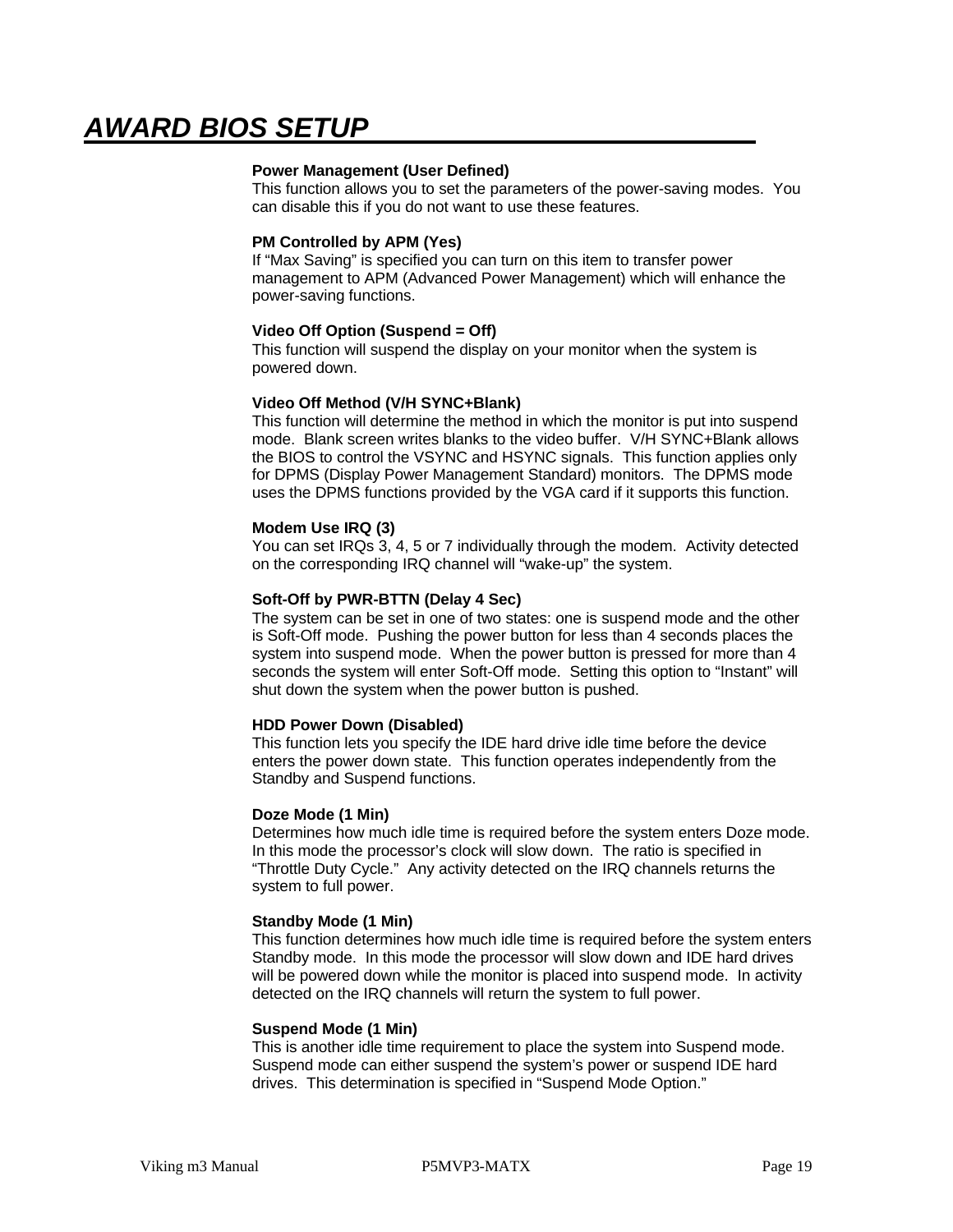#### **VGA (Off)**

This function allows you to monitor the video display. Setting this to NO resumes the system from Doze mode or Standby mode once an activity is detected.

#### **LPT&COM (LPT/COM)**

This function allows you to monitor the activities of the devices connected to the serial ports and parallel port. Setting this to LPT/COM restores the system from Doze mode or Standby mode if any activity is detected from these devices.

#### **HDD&FDD (ON)**

This functions monitors the floppy and hard drives. Setting the value to NO will resume the system from Doze mode or Standby mode if any activity is detected from those devices.

#### **Resume by Ring (Disabled)**

Enabling this function will power on the system if an external fax/modem receives an incoming call.

#### **Resume by Alarm (Disabled)**

Enabling this function will power on the system at the specified time and date. Setting the day of the month to zero specifies everyday as opposed to a specific day.

### 4.7 PnP/PCI Configuration Setup

The PnP/PCI Configuration menu allows you to configure the ISA and PCI devices installed on your system.

| ROM PCI/ISA BIOS (2A5LEE3E)<br>PNP/PCI CONFIGURATION<br>AWARD SOFTWARE, INC.                                                            |                                                                                                                                                                               |  |  |  |  |
|-----------------------------------------------------------------------------------------------------------------------------------------|-------------------------------------------------------------------------------------------------------------------------------------------------------------------------------|--|--|--|--|
| PNP OS Installed<br>: Yes<br>Resources Controlled By : Auto<br>Reset Configuration Data : Disabled<br>ACPI I/O Device Node<br>: Enabled | : Disabled<br>PCI Delay Transaction<br>PCI IRQ Actived By : Level<br><b>Assign IRQ For USB : Enabled</b><br>Assign IRQ For VGA : Enabled                                      |  |  |  |  |
|                                                                                                                                         | $ESC : 0$ uit<br>Time: Select Item<br>F1.<br>: Help PU/PD/+/- : Modifu<br>F5<br>: Old Values (Shift)F2 : Color<br>F6.<br>: Load BIOS Defaults<br>FZ.<br>: Load Setup Defaults |  |  |  |  |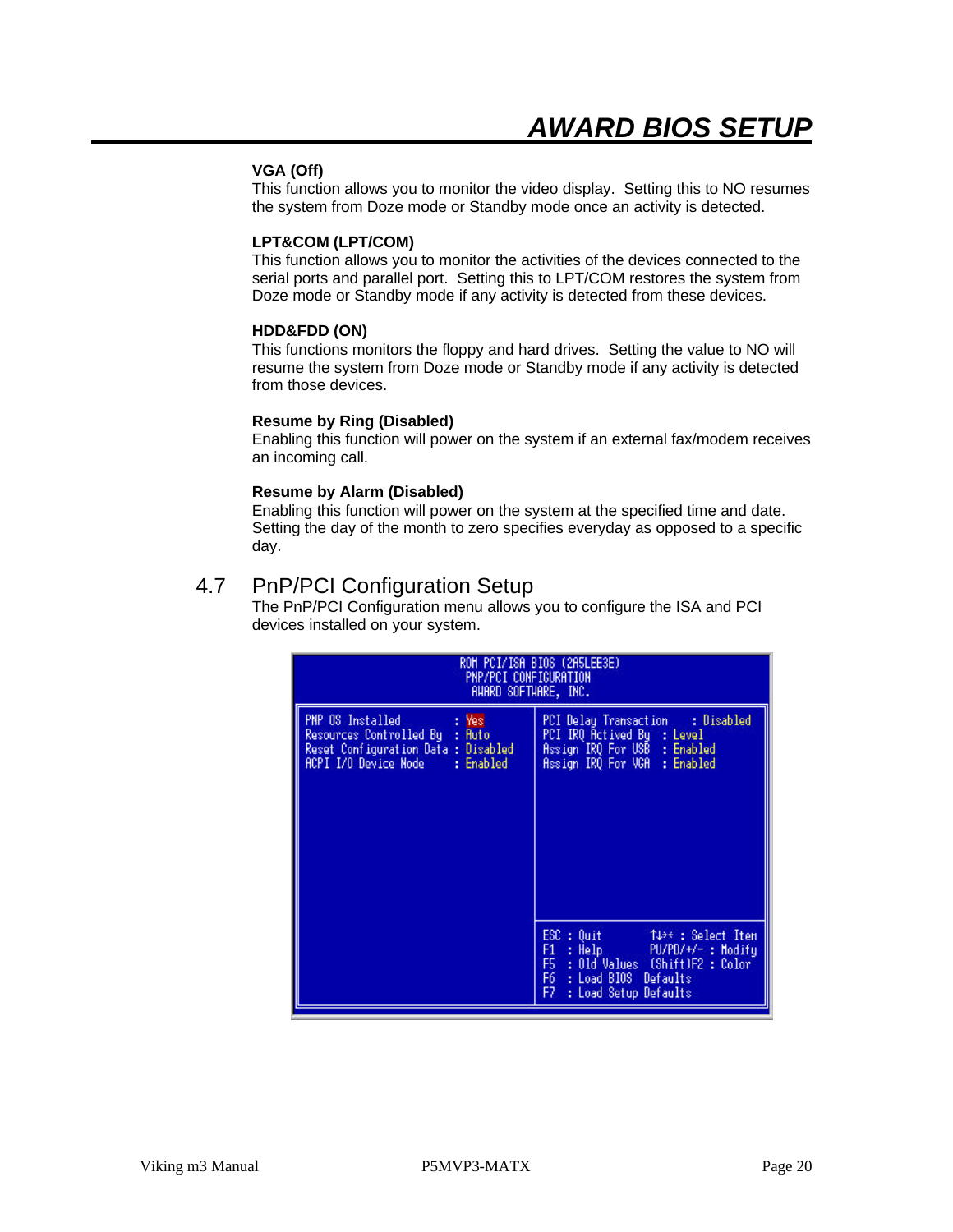#### **PnP OS Installed (Yes)**

Normally PnP resources are allocated by the BIOS during POST (Power On Self Test). If you are using a PnP operating system (e.g. Windows 98), set this item to "Yes" to instruct the BIOS to configure only the resources for devices needed during the boot process (e.g. video cards and SCSI controllers). The rest of the system's resources will then be allocated by the PnP operating system.

#### **Resources Controlled By (Auto)**

This option allows you to individually assign IRQs and DMAs to the ISA and PCI devices. You will need to set the value to "Manual" if you wish to do so.

#### **Reset Configuration Data (Disabled)**

In case conflict occurs after you assign the IRQs or after you have configured your system, you can enable this function to allow your system to automatically reset your configuration and reassign the IRQs.

#### **ACPI I/O Device Mode (Enable)**

Enables or disables ACPI I/O devices.

#### **PCI Delay Activated By (Level)**

Specifies to the chipset whether IRQ signal input is a Level or an Edge trigger.

#### **Assign IRQ for USB (Enabled)**

When set to DISABLED the BIOS will not assign an IRQ for USB devices. If your USB device(s) requires an IRQ then leave this option enabled.

#### **Assign IRQ for VGA (Enabled)**

Disabling this option will instruct the BIOS to not assign an IRQ for the video card. If your video card requires an IRQ then leave this option enabled.

### 4.8 Load BIOS Defaults

Use this option to load the BIOS defaults during troubleshooting if it becomes necessary to do so. Loading BIOS defaults loads settings concurrent with the least optimized system performance. This function does not affect settings made in the Standard CMOS Setup menu.

### 4.9 Load Setup Defaults

Use this option to load the system configuration defaults during troubleshooting if it becomes necessary to do so. Loading Setup defaults loads settings concurrent with the most optimized system performance. This functions does not affect the settings made in the Standard CMOS Setup menu.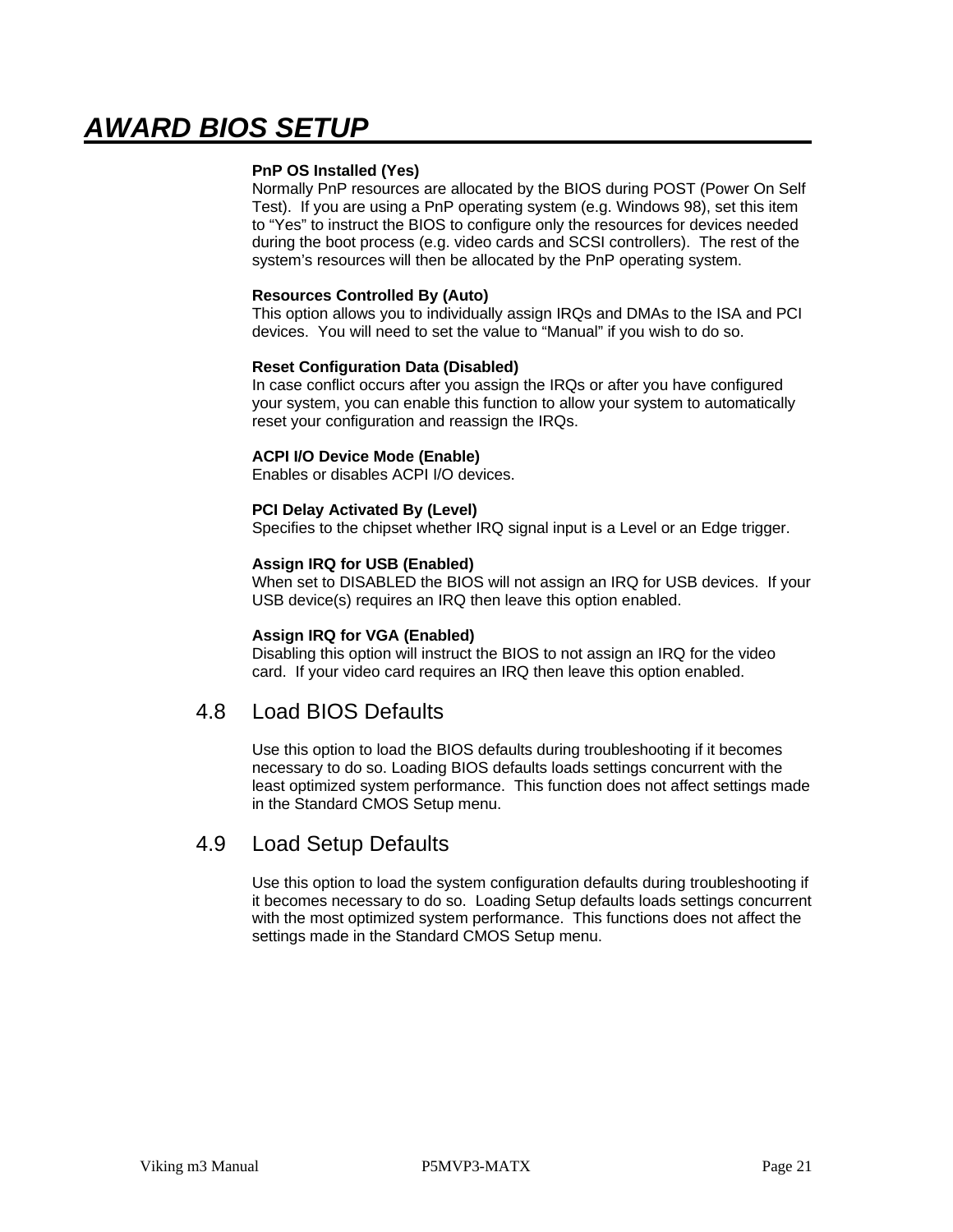## 4.10 Integrated Peripherals

This menu is where you can configure your Input/Output features.

| ROM PCI/ISA BIOS (2A5LEE3E)<br>Integrated Peripherals<br>AWARD SOFTWARE, INC.                                                                                                                                                                                                                                                                                                                                                                                                                                                          |                                                                                                                                                                                                     |  |  |  |
|----------------------------------------------------------------------------------------------------------------------------------------------------------------------------------------------------------------------------------------------------------------------------------------------------------------------------------------------------------------------------------------------------------------------------------------------------------------------------------------------------------------------------------------|-----------------------------------------------------------------------------------------------------------------------------------------------------------------------------------------------------|--|--|--|
| OnChip IDE First Channel : Enabled<br>IDE Primary Master PIO : Auto<br><b>IDE Primary Master UDMA : Disabled</b><br>IDE Primary Slave PIO : Auto<br><b>IDE Primary Slave UDMA : Disabled</b><br>OnChip IDE Second Channel: Enabled<br>IDE Secondary Master PIO : Auto<br>IDE Secondary Master UDMA: Disabled<br>IDE Secondary Slave PIO : Auto<br>IDE Secondary Slave UDMA: Disabled<br>Onboard FDC Controller<br>: Enabled<br>Onboard COM Port 1 : 3F8/IRQ4<br>Onboard COM Port 2 : 2F8/IRQ3<br>OnBoard COM Port 2 Mode<br>: Standard | Onboard Print Port : 378<br>Onboard Print Port Mode : Normal                                                                                                                                        |  |  |  |
| : Disabled<br><b>IDE HDD Block Mode</b>                                                                                                                                                                                                                                                                                                                                                                                                                                                                                                | ESC : Quit<br>$\uparrow \downarrow \rightarrow \cdot$ : Select Item<br>F1 : Help PU/PD/+/- : Modify<br>F5 : Old Values (Shift)F2 : Color<br>F6 : Load BIOS Defaults<br>F7.<br>: Load Setup Defaults |  |  |  |

**On-Chip Primary PCI IDE (Enabled)**

**On-Chip Secondary PCI IDE (Enabled)**

Disabling either of these channels will disable support for the respective IDE channel.

**IDE Primary Master PIO (Auto) IDE Primary Slave PIO (Auto)**

## **IDE Secondary Master PIO (Auto)**

### **IDE Secondary Slave PIO (Auto)**

Setting this option to Auto activates the hard drive speed auto-detection function. The PIO mode specifies the data transfer rate of the hard drive.

*Examples:*

*Mode 0 data transfer rate is 3.3MB/sec*

*Mode 1 data transfer rate is 5.2MB/sec*

*Mode 2 data transfer rate is 8.3MB/sec*

*Mode 3 data transfer rate is 11.1MB/sec*

*Mode 4 data transfer rate is 16.6MB/sec*

If your hard drive's performance becomes unstable it may be necessary to set it to a slower rate instead of Auto.

#### **Onboard FDC Controller (Enabled)**

Enables or disables the on-board floppy drive support. Disable this function if you plan to use a controller card with floppy drive support.

*NOTE: It is recommend that you do not use IDE/FDD controller cards on motherboards which support these functions natively.*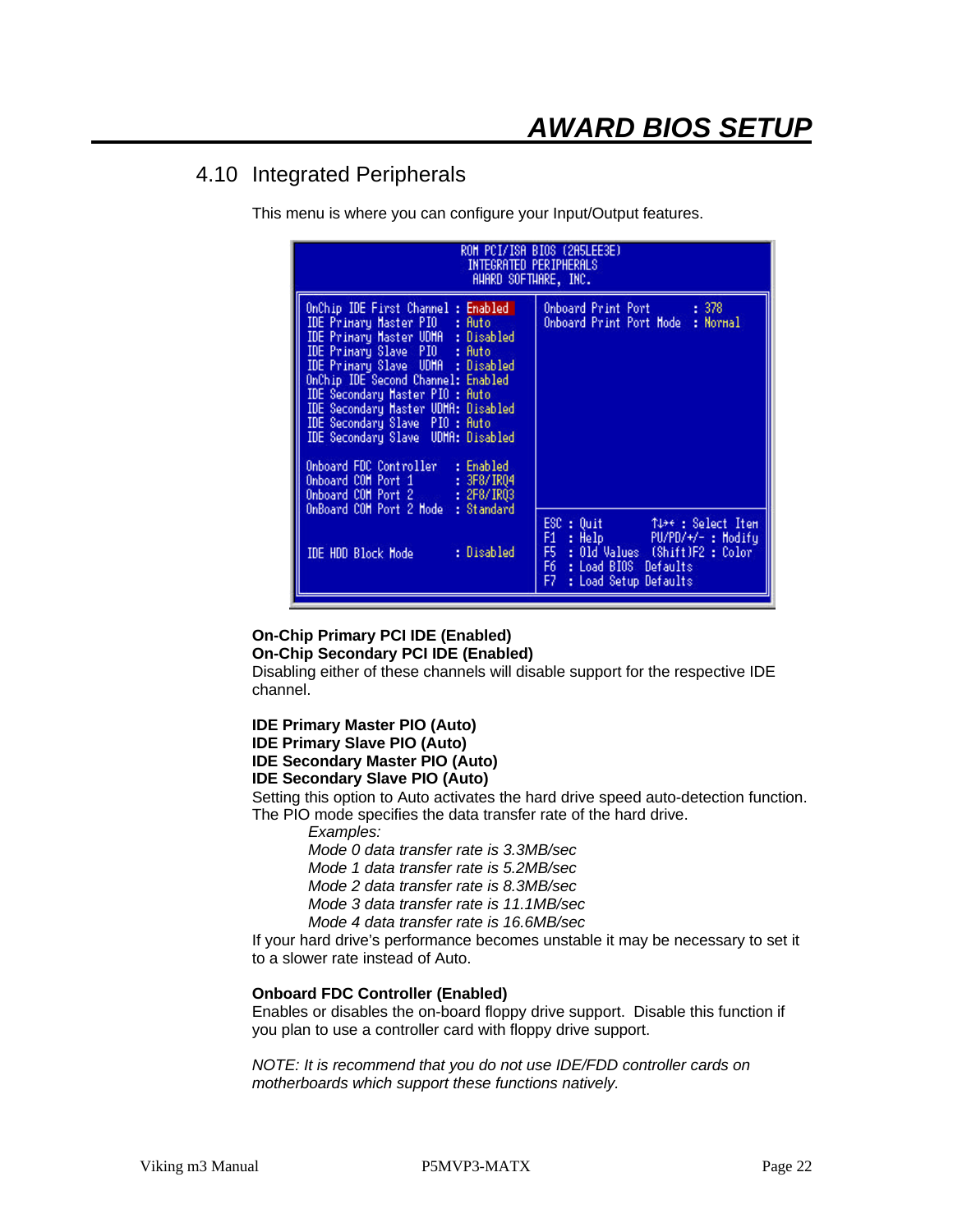## **Onboard COM Port 1 (3F8/IRQ4)**

**Onboard COM Port 2 (2F8/IRQ3)**

These options allow you to specify the input/output addresses and IRQs for the serial ports. You can also choose to disable them as well.

#### **Onboard COM Port 2 Mode (Standard)**

This function allows you to specify the COM Port 2 operation mode as Standard, HPSIR or ASKIR.

#### **IDE HDD Black Mode (Disabled)**

This feature enhances hard drive performance by making multi-sector transfer instead of one sector per transfer. Most IDE hard drives, except early designs, support this feature.

#### **Onboard Print Port (378)**

This option allows you to specify the input/output address of your printer port (LPT1). You can also choose to disable the printer port.

#### **Onboard Print Port Mode (Normal)**

This feature lets you select which mode the printer port will operate in:

| Normal     | Standard and Bi-Directional Printer Port |
|------------|------------------------------------------|
| <b>FPP</b> | <b>Enhanced Printer Port</b>             |
| <b>FCP</b> | <b>Extended Printer Port</b>             |

Normal mode is the IBM AT and PS/2 compatible mode. EPP mode enhances the printer port's throughput by directly writing/reading data to/from the printer port with latch. ECP mode supports DMA and RLE (Run Length Encoded) compression and decompression.

### 4.11 Supervisor and User Password

You can use these two options to set the supervisor password (restricts access to the Award BIOS Setup) and the user password (restricts access to the system). Once you have entered the password the system will prompt you to reenter the password to confirm the selection.

*NOTE: If you have forgotten your password, you can clear the CMOS (refer to the Special Jumpers Chart) which will clear all user-defined settings and passwords in the BIOS.*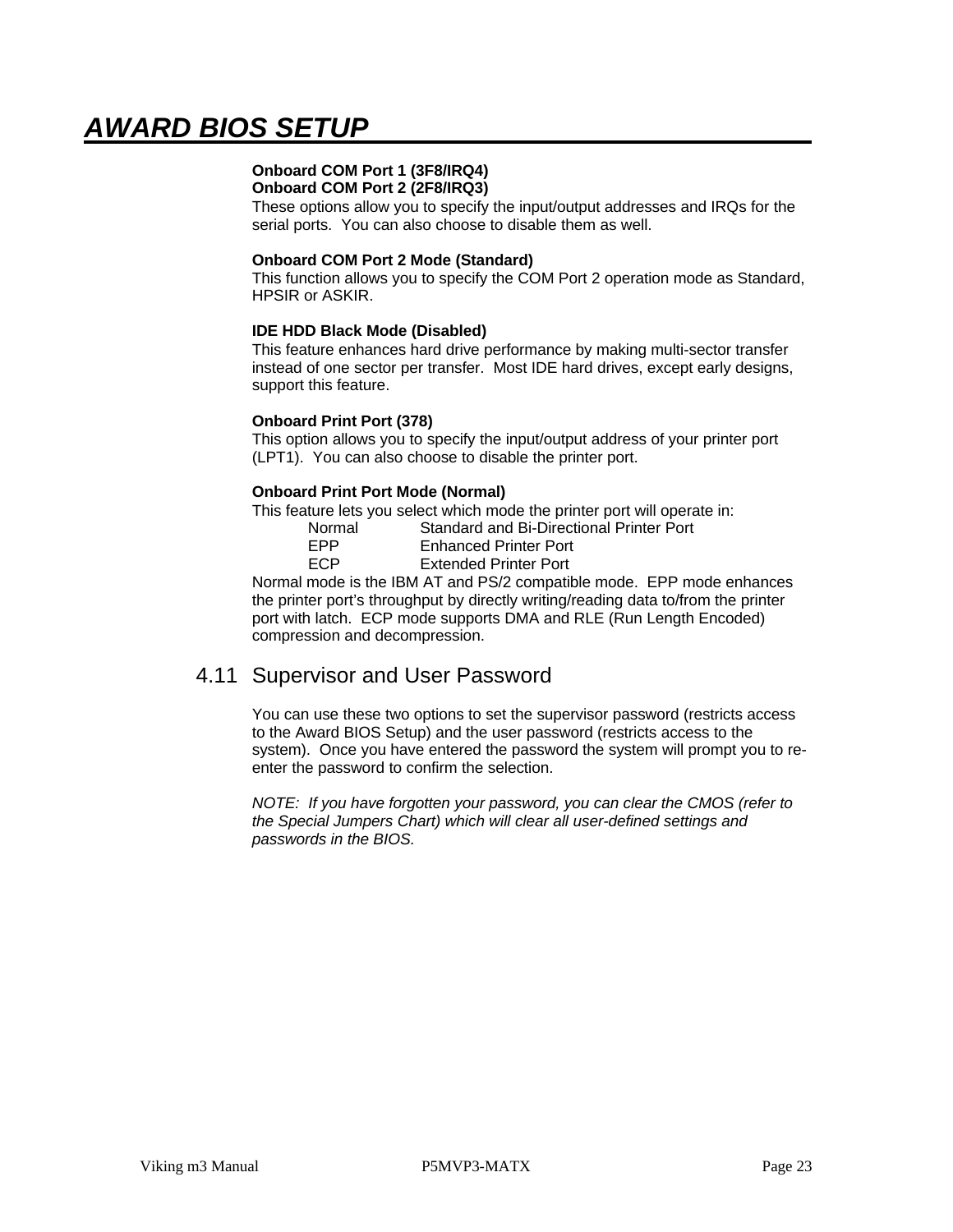## 4.12 IDE HDD Auto Detection

You can use this function to automatically configure your IDE hard drives and write the information in the Standard CMOS Setup menu.

|                         |             |             |              | <b>CMOS SETUP UTILITY</b><br>AWARD SOFTWARE, INC. |                                           |          |                       |
|-------------------------|-------------|-------------|--------------|---------------------------------------------------|-------------------------------------------|----------|-----------------------|
| <b>HARD DISKS</b>       | TYPE        | <b>SIZE</b> | <b>CYLS</b>  | HEAD                                              | <b>PRECOMP</b>                            | LANDZ    | <b>SECTOR</b><br>MODE |
| Primary Master:         |             |             |              |                                                   |                                           |          |                       |
|                         |             |             |              |                                                   |                                           |          |                       |
|                         |             |             |              |                                                   |                                           |          |                       |
|                         |             |             |              |                                                   |                                           |          |                       |
|                         |             |             |              |                                                   | Select Primary Master Option (N=Skip) : N |          |                       |
| <b>OPTION</b>           | <b>SIZE</b> | CYLS        | <b>HEADS</b> | <b>PRECOMP</b>                                    | LANDZONE SECTORS                          |          | <b>MODE</b>           |
| 1(Y)<br>2               | 516<br>516  | 1120<br>524 | 16<br>32     | 65535<br>$\Omega$                                 | 1119<br>1119                              | 59<br>63 | NORMAL.<br>LBA        |
| $\overline{\mathbf{3}}$ | 516         | 560         | 32           | 65535                                             | 1119                                      | 59       | LARGE                 |
|                         |             |             |              |                                                   |                                           |          |                       |
|                         |             |             |              |                                                   |                                           |          |                       |

When this utility detects an IDE hard drive, it will list the parameters for that drive in the lower section of the display where you can choose which set of parameters and mode you wish to use by selecting the corresponding number. Entering a "Y" instead of a number will use a default setting and will put the drive into LBA mode if supported by the drive. This option is generally recommended for most applications. Pressing the "N" key will instead skip to the next drive.

Once the auto-detection process is completed the selected parameters will be written into the Standard CMOS Setup menu.

*NOTE: If your hard drive was already formatted on an older system incorrect parameters may be detected. You will either need to enter in the correct parameters in the Standard CMOS Setup menu or re-format the drive using a Low Level Format utility. Using a Low Level Format utility will erase all information that may be on the drive.*

## 4.13 Save and Exit Setup

Select this option to save all changes made in the Setup utility and reboot the system.

## 4.14 Exit Without Saving

Select this option to reboot the system without saving any of the changes made in the Setup utility. It may be necessary to do this if you have made some changes that you are either unsure of, or if you have forgotten which parameters you have changed and are not sure if you want to keep them.

Rev 6-30-98 DS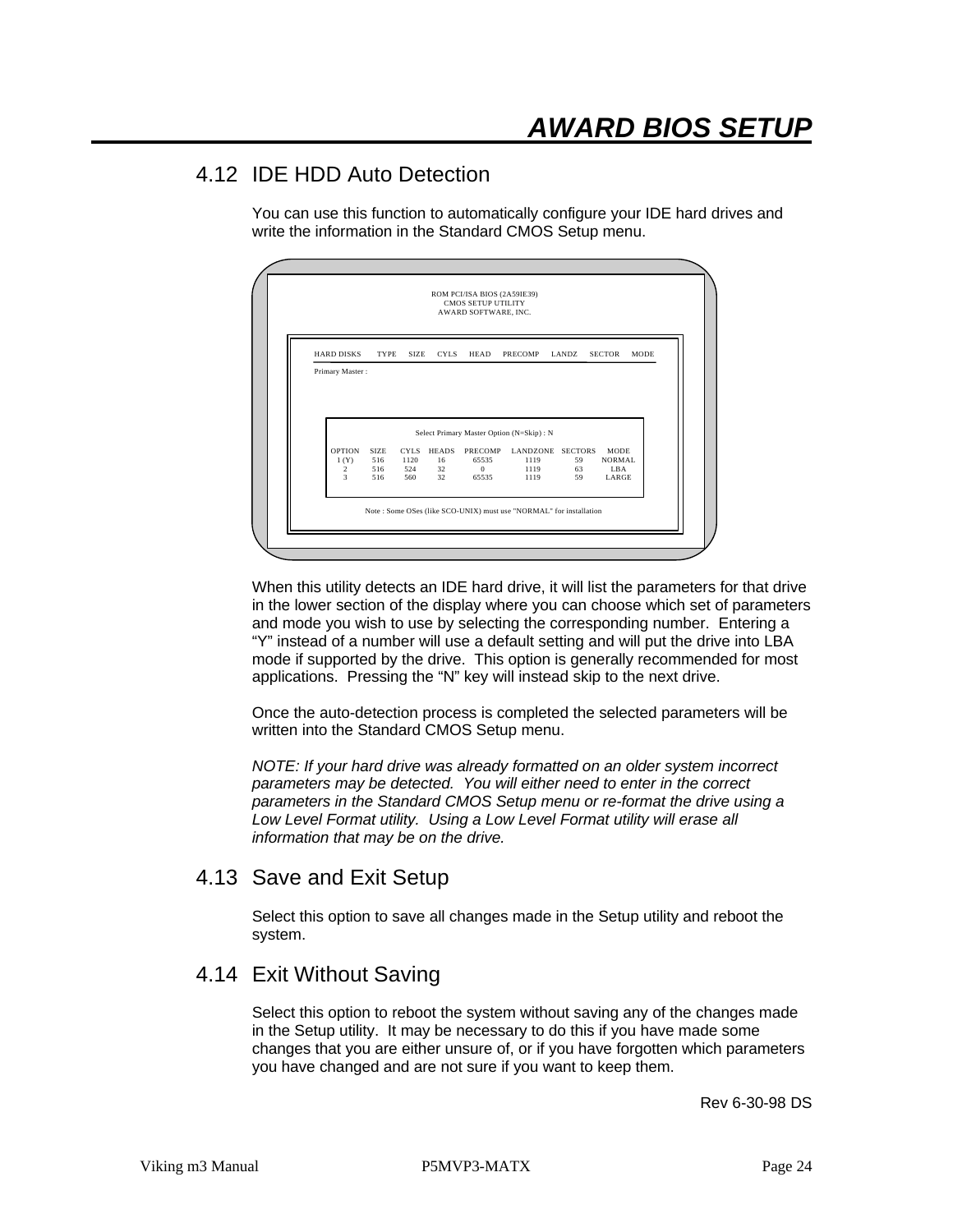# *TROUBLESHOOTING*

**I keep hearing about people overclocking their CPUs. What does this mean and how do I do it?** Overclocking your CPU means that you are setting the jumpers to make the CPU run faster (e.g. setting jumpers to 166MHz to make your 133MHz CPU run faster). Okay so now it's running at 166MHz, but the heat buildup increases and you will shorten the life of your CPU. EFA Corporation does not condone overclocking your CPU on our motherboards, doing so WILL VOID THE WARRANTY ON YOUR MOTHERBOARD. If your CPU was designed to run at 133MHz you should keep it at 133MHz.

#### **I recently upgraded my motherboard on my Windows 95 system and when I started using it, I got a blue screen that popped up telling me that my system is now using "Compatibility Mode Drivers". My system is now running slow because of them and I can't figure out how to get them off my system.**

Typically Windows 95 will use Compatibility Mode Drivers when you change the chipset and your motherboard. This occurs because the old IDE device drivers that Windows 95 was using on the previous motherboard are incorrect, so Windows will try to compensate for this by using 16-bit Compatibility Mode Drivers. This will make your system's performance slower since 16-bit drivers are slower than the 32-bit drivers. In order to correct this, you can reinstall Windows 95 on top of the current installation and it SHOULD load the correct 32-bit drivers for your IDE devices. However, this does not always happen, in that case the only solution is to remove Windows 95 and reinstall it from scratch. This will ensure that you do not have Compatibility Mode Drivers anymore. It is EFA Corporation's recommendation that you reinstall Windows 95 whenever you change your motherboard's chipset.

#### **My system has all the necessary components installed but I cannot get a display on my monitor.**

If you have a speaker connected to your motherboard then listen for beeps when you power on the system. If you hear any beeps then refer to the POST Error Beeps to determine what is causing the problem.

If you do not hear any beeps then pull all components out of your system and take the following steps:

- Reinstall the processor, making sure it is seated firmly in the CPU socket.
- Reinstall the DIMM memory modules and make sure they are securely fastened in the DIMM sockets.
- Reinstall the VGA card, again making sure that it is sitting correctly in the PCI or AGP slot.
- Reconnect the power cables to the motherboard, making sure that the AT power cables have the black ground wires next to eachother when they are installed. For ATX power cables the connector can only go in one way. Make sure that the power cables are firmly seated in the socket.
- Reconnect the keyboard.
- Reconnect the monitor cable to your VGA card and make sure that the connection is secure.
- Double-check all jumper settings against the Jumper Setting charts to make sure that you have the correct jumper settings for your processor and power supply.
- Turn on the Power without any floppy or hard drives installed.

If your system boots, then you will be able to install other components one at a time to determine which component is causing your system to fail.

If you still cannot get the system to boot, refer to the Special Jumper Settings chart and clear the CMOS and try to reboot again.

#### **If I am using a 100MHz bus speed processor, such as AMD's K6-2 300MHz processor do I have to use PC100 compliant SDRAM?**

Absolutely, although some 66MHz SDRAM modules have been able to tolerate the increased bus speed, it is not recommended to use them as you will shorten the life of the DIMM module and open your system up to the possibility of a crash.